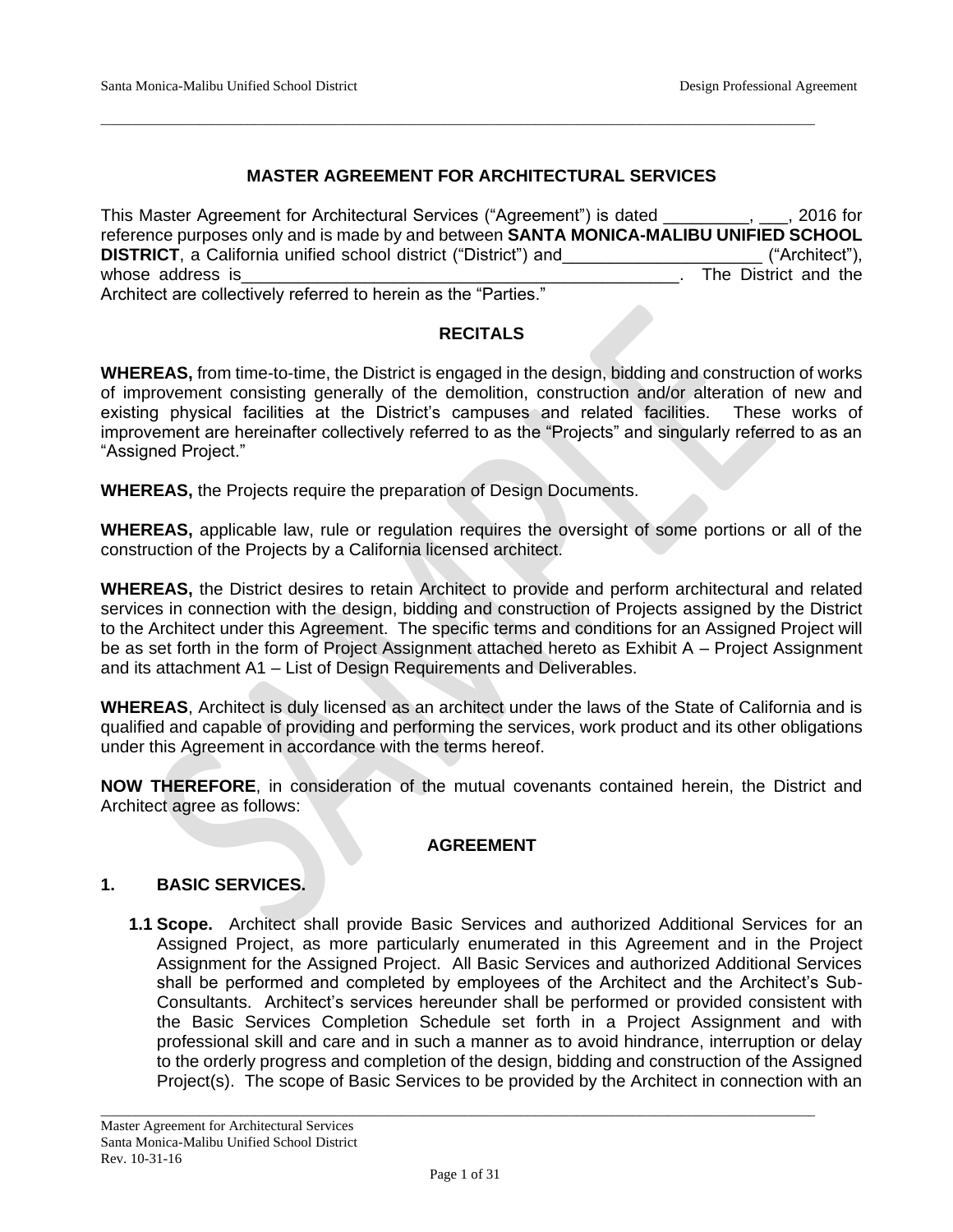Assigned Project shall be in accordance with the Project Assignment issued by the District for an Assigned Project; the form of Project Assignment is attached hereto as **Exhibit A**, inclusive of **Attachment A1** – List of Design Requirements and Deliverables, and incorporated herein by this reference.

\_\_\_\_\_\_\_\_\_\_\_\_\_\_\_\_\_\_\_\_\_\_\_\_\_\_\_\_\_\_\_\_\_\_\_\_\_\_\_\_\_\_\_\_\_\_\_\_\_\_\_\_\_\_\_\_\_\_\_\_\_\_\_\_\_\_\_\_\_\_\_\_\_\_\_\_\_\_\_\_\_\_\_\_\_\_\_\_\_\_\_\_\_\_\_\_\_\_\_\_\_\_

- **1.2 Project Construction Budget.** If a Project Construction Budget is established for an Assigned Project, the Architect shall design the Project Plans within the Project Construction Budget and the value of the Construction Cost Estimate, including escalation, for the design work shall not exceed 95 percent of the Project Construction Budget without prior written authorization of the District. Where an estimate exceeds such limit without the District's authorization, the Architect shall redesign the Project Plans to stay within the Project Construction Budget at no additional cost to the District. All Construction Cost Estimates prepared by the Architect for the Project shall include hard construction costs, contractor's overhead and profit and design contingencies within the specified Project Construction Budget.
- **1.3 Architect of Record.** The Architect is the Architect of Record for the work of this Agreement and any and all Assigned Projects related thereto.
- **1.4 Pre-Approval of Architect's Consultants.** Prior to the execution of each Project Assignment, the Architect shall submit, for written approval by the District, the names of the Sub-Consultant firms proposed for the Project and shall identify the principals of the proposed Sub-Consultant firms who will be assigned to the Project. The District shall have the discretion to accept or reject any firm proposed. If a firm is rejected, the Architect shall propose an alternate firm acceptable to the District. Nothing in this Agreement shall create any contractual relationship between the District and any Sub-Consultant retained or employed by the Architect.

# **2. ARCHITECT COMPENSATION.**

**2.1 Contract Price.** For each Assigned Project, the District shall pay Architect the Contract Price set forth in the Project Assignment for the Assigned Project. The Contract Price for an Assigned Project includes Architect's fee, Sub-Consultants' fees, personnel expense of the Architect and Sub-Consultants inclusive of all benefits and burdens, insurance and all other administrative or overhead costs associated with or arising out of performance of the Basic Services designated in the Project Assignment for an Assigned Project, including but not limited to costs of mobile telephone, facsimile and telephone charges, travel, mileage and parking within Los Angeles, Orange, Ventura, San Bernardino and Riverside Counties and printing and plotting costs for Architect's and Sub-Consultant's use. If an Architectural Services Budget is established in the Project Assignment for an Assigned Project, the aggregate amount paid by the District for the Basic Services for the Assigned Project shall not exceed the Architectural Services Budget. The Contract Price for an Assigned Project also includes Reimbursable Expenses, which are defined as costs of a non-capital nature reasonably and necessarily incurred by Architect to perform the Basic Services or authorized Additional Services for an Assigned Project, when such expenses are solely for the benefit of and use by the District. These costs include postage, delivery, office supplies, plans, prints, plotting or photographs and as set forth in the Project Assignment. Charges for Reimbursable Expenses shall be actual costs incurred by Architect plus a 5% handling fee. Reimbursable Expense exceeding \$250.00 will not be paid unless Architect shall have obtained the prior written approval of District. The District may direct the cessation of, or alternatives to, items of Reimbursable Expenses, if in the sole determination of the District such Reimbursable Expenses are excessive or not necessary for the efficient, orderly and full performance of the Architect's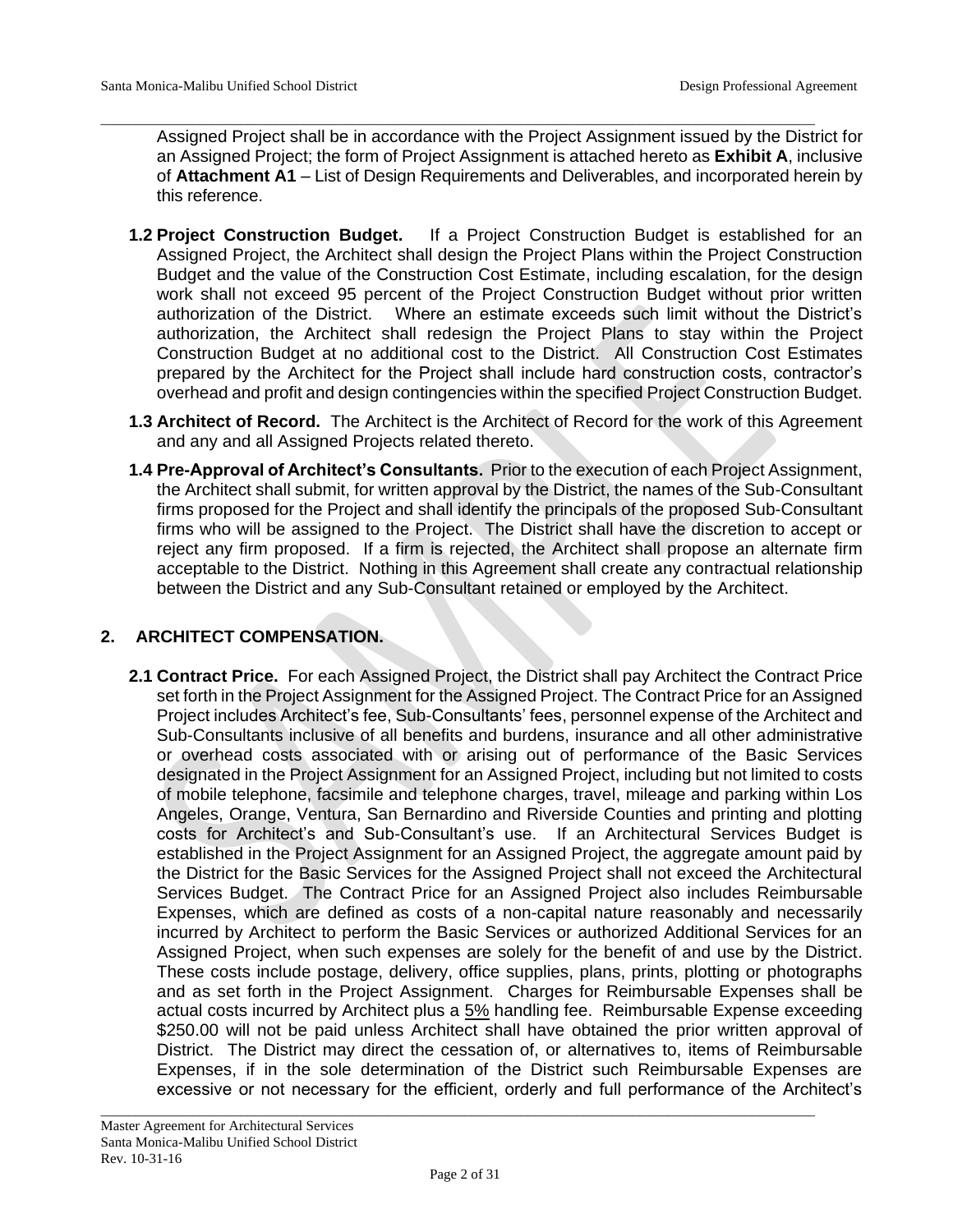obligations of the Project Assignment for an Assigned Project.

\_\_\_\_\_\_\_\_\_\_\_\_\_\_\_\_\_\_\_\_\_\_\_\_\_\_\_\_\_\_\_\_\_\_\_\_\_\_\_\_\_\_\_\_\_\_\_\_\_\_\_\_\_\_\_\_\_\_\_\_\_\_\_\_\_\_\_\_\_\_\_\_\_\_\_\_\_\_\_\_\_\_\_\_\_\_\_\_\_\_\_\_\_\_\_\_\_\_\_\_\_\_

- **2.2 Adjustment of Contract Price for Construction Phase Changes.** The Contract Price for the Basic Services for an Assigned Project is not subject to adjustment unless there are Changes authorized by the District during the Construction Phase of the Assigned Project which are not the result of errors, omissions or other defects in the Design Documents or failures of the Architect or Sub-Consultants to timely and completely perform the Basic Services for the Assigned Project. If Services of the Architect or Sub-Consultants are required in connection with Changes during the Construction Phase of an Assigned Project which do not result from the errors, omissions or other defects in the Design Documents or failures of the Architect or Sub-Consultants to timely and completely perform the Basic Services for an Assigned Project, the Contract Price will be equitably adjusted to reflect the additional services provided. Changes required to correct deficiencies, errors or omissions in the Construction Contract shall not result in adjustment of the Contract Price for an Assigned Project. Architect shall be liable to the District for all damages, losses or costs resulting from any errors, omissions or other defects in the Design Documents.
- **2.3 Additional Services.** If the District shall approve or direct Architect to perform or provide Additional Services described generally in Article 3 of the Conditions to this Agreement in connection with an Assigned Project, Architect shall be compensated for its personnel providing such Additional Services in accordance with the Rate Schedule set forth in the Project Assignment for an Assigned Project.

# **2.4 District Payments.**

**2.4.1 Allocation of Contract Price.** The District's payment of the Contract Price for Basic Services for an Assigned Project shall be allocated among the various Phases of the Basic Services for an Assigned Project as follows or as amended by the District for an Assigned Project:

#### **BIM Fee Schedule**

| $3 \frac{9}{6}$  |
|------------------|
| %<br>20          |
| $20\%$           |
| $25 \frac{9}{6}$ |
| $2\frac{9}{6}$   |
| $25 \frac{9}{6}$ |
| $5 \frac{9}{6}$  |
| $\%$<br>100      |
|                  |

# **CADD Fee Schedule**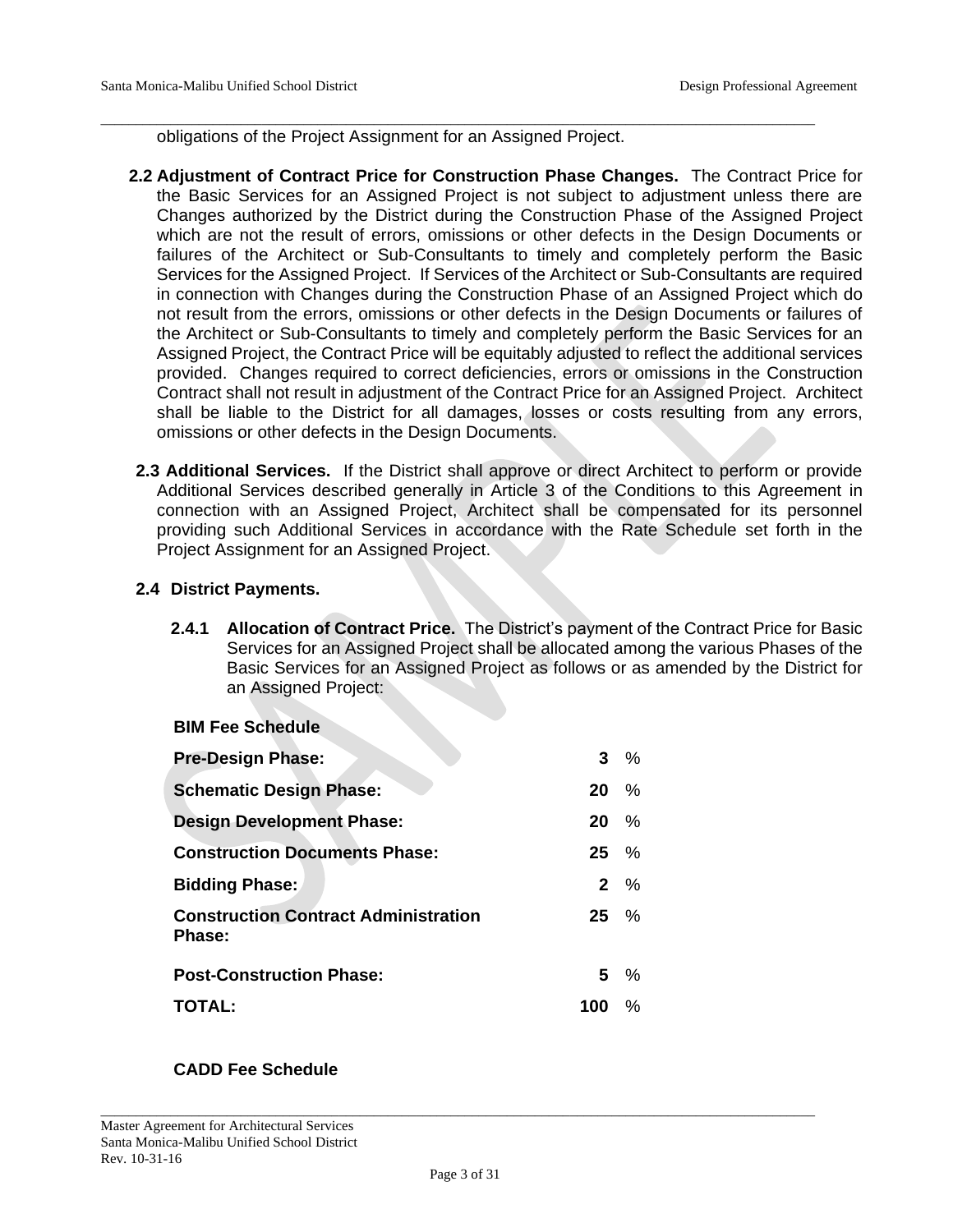| <b>Pre-Design Phase:</b>                    |                  | $3\%$          |
|---------------------------------------------|------------------|----------------|
| <b>Schematic Design Phase:</b>              | $15 \frac{9}{6}$ |                |
| <b>Design Development Phase:</b>            | $20\%$           |                |
| <b>Construction Documents Phase:</b>        | $30\%$           |                |
| <b>Bidding Phase:</b>                       |                  | $2\frac{9}{6}$ |
| <b>Construction Contract Administration</b> | $25\%$           |                |
| Phase:                                      |                  |                |
| <b>Post-Construction Phase:</b>             | 5                | $\%$           |
| TOTAL:                                      | 100              | $\%$           |
|                                             |                  |                |

- **2.4.2 Architect Billings to District.** During the course of providing Basic Services for an Assigned Project, Architect shall submit monthly billing invoices to the District for payment of the Contract Price for Basic Services, authorized Additional Services and Reimbursable Expenses performed or incurred in the immediately prior month. Architect's billings shall be in such form and format as may be reasonably requested by District.
- **2.4.3 District Payments to Architect.** Within thirty (30) days of receipt of Architect's billing invoices, District will make payment to Architect of undisputed amounts of the Contract Price due for Basic Services, authorized Additional Services and Reimbursable Expenses. No deductions shall be made or withheld from payments due Architect hereunder on account of any penalty, assessment, liquidated damages or other amounts withheld by the District from payment to the Contractor engaged by the District for construction of an Assigned Project. The District may, however, withhold or deduct from amounts otherwise due Architect hereunder if Architect shall fail to timely and completely perform material obligations to be performed on its part under this Agreement, with the amounts withheld or deducted being released after Architect has fully cured such failure of performance, less costs, damages or losses sustained by the District resulting therefrom. Notwithstanding any provision of this Agreement to the contrary, if the District shall, in good faith, dispute the amount due Architect under any billing invoice rendered by Architect under this Agreement, pursuant to Civil Code §3320(a) the District may withhold from payment to the Architect an amount not to exceed one hundred and fifty percent (150%) of the disputed amount.
- **3. Term.** The term of this Agreement shall commence upon approval or ratification by the District's Board of Education in accordance with Paragraph 5.3 hereof and execution by Architect and District. This Agreement shall terminate five (5) years thereafter ("Termination Date"). In the event that an Assigned Project is not completed or the District shall not have issued Final Payment to the Contractor as of the Termination Date through no fault or neglect of Architect, the Termination Date shall be extended. In such event, Basic Services provided by Architect following the Termination Date shall be in accordance with the Rate Schedule for the Assigned Project or as may be negotiated by the Parties.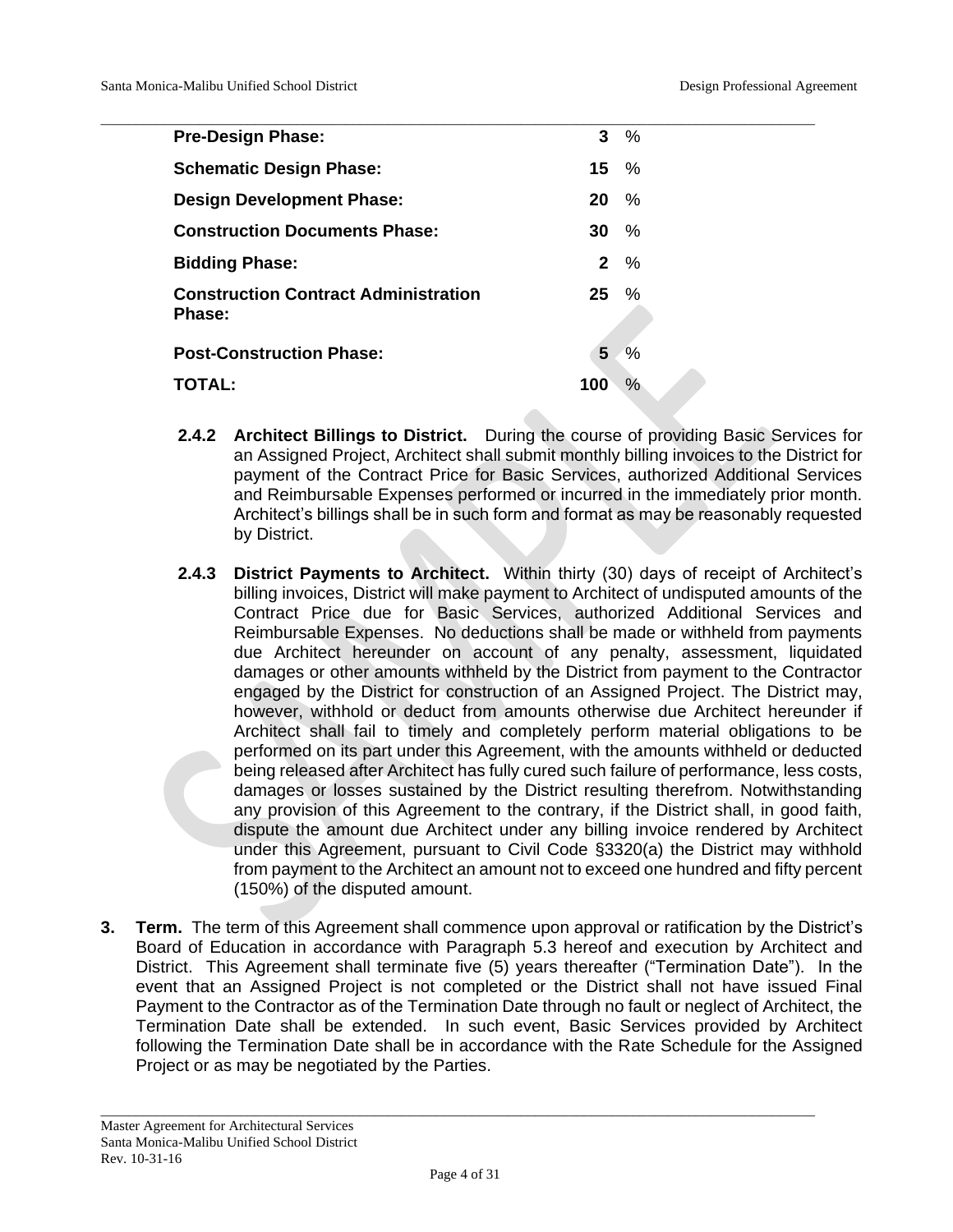**4. Insurance.** Coverage amounts and limits for policies of insurance to be obtained and maintained by Architect are set forth in Article 4 of the Conditions to this Agreement, which may be modified in a Project Assignment for an Assigned Project as determined by the District.

\_\_\_\_\_\_\_\_\_\_\_\_\_\_\_\_\_\_\_\_\_\_\_\_\_\_\_\_\_\_\_\_\_\_\_\_\_\_\_\_\_\_\_\_\_\_\_\_\_\_\_\_\_\_\_\_\_\_\_\_\_\_\_\_\_\_\_\_\_\_\_\_\_\_\_\_\_\_\_\_\_\_\_\_\_\_\_\_\_\_\_\_\_\_\_\_\_\_\_\_\_\_

### **5. Miscellaneous.**

- **5.1 Governing Law; Interpretation.** This Agreement shall be governed and interpreted in accordance with the laws of the State of California in accordance with its fair meaning and not strictly for or against the District or Architect.
- **5.2 Successors; Non-Assignability.** This Agreement and all terms hereof are binding upon and inure to the benefit of the respective successors of Architect and the District. Neither Architect nor District shall assign rights or obligations hereunder without the prior consent of the other, which consent may be withheld or granted in sole discretion of the Party requested to grant such consent.
- **5.3 Authority.** The individual(s) executing this Agreement on behalf of Architect warrant and represent that she/he is authorized to execute this Agreement and bind Architect to all terms hereof. The individual(s) executing this Agreement on behalf of District warrant and represent that she/he is authorized to execute this Agreement and subject to approval and ratification by the District's Board of Education, to bind District to all terms hereof and authority granted to enter into this Agreement.
- **5.4 Notices.** Notices under this Agreement shall be addressed and delivered as follows:

#### If to District:

Santa Monica-Malibu Unified School District c/o Janece Maez, Associate Superintendent, Business and Fiscal Services 1651 Sixteenth St. Santa Monica, CA 90404

If to Architect:

**5.5 Entire Agreement.** This Agreement, the accompanying Conditions to this Agreement which are attached hereto, made a part hereof and incorporated herein by this reference, and the documents enumerated below are all of the documents comprising this Agreement:

**Exhibit A** – Project Assignment, including Attachment A1 Design Requirements and Deliverables.

The foregoing constitutes the entire agreement and understanding between the District and Architect concerning the subject matter hereof, replacing and superseding all prior agreements or negotiations, whether written or verbal. No term or condition of this Agreement shall be modified or amended except by writing executed by the District and Architect.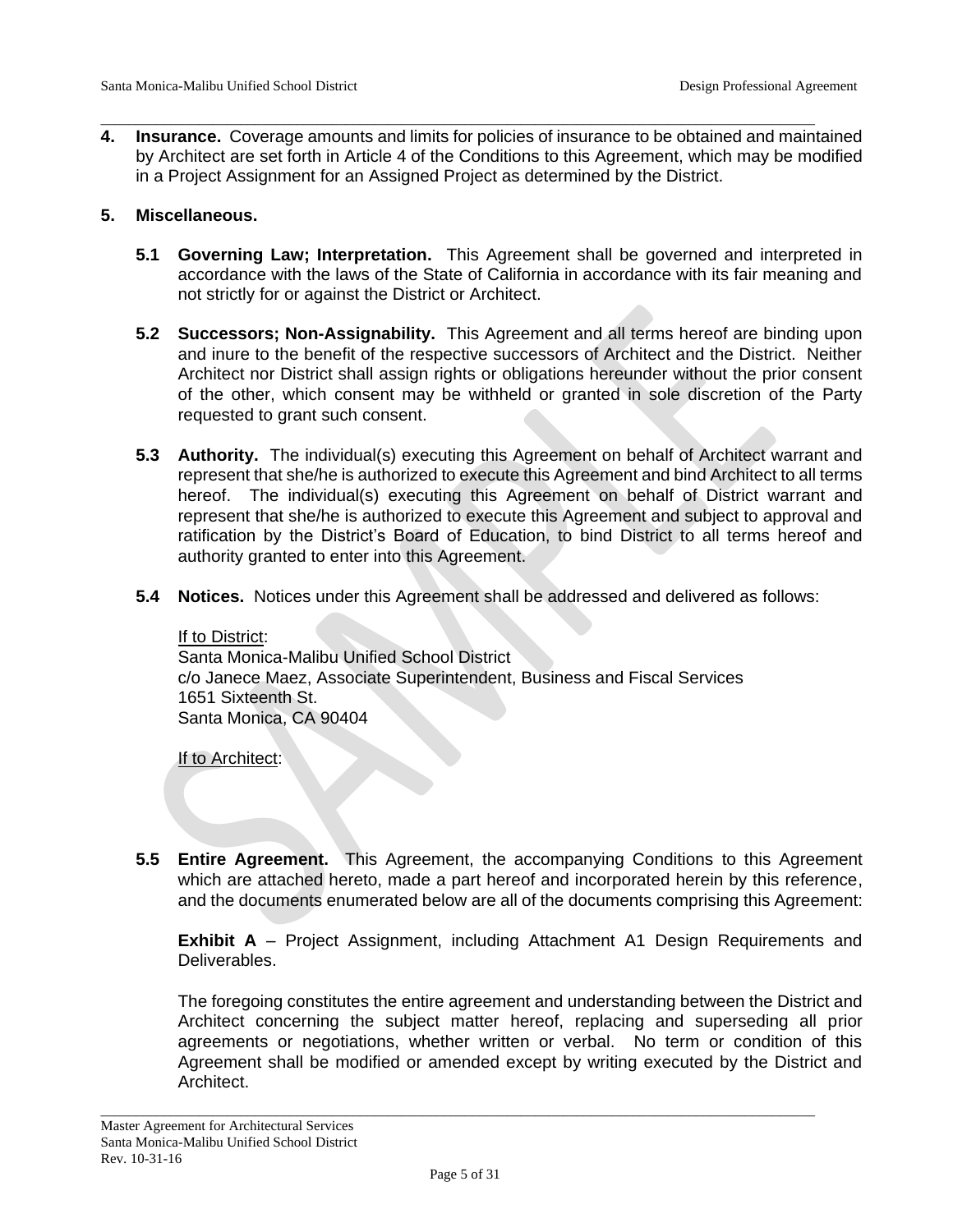**IN WITNESS WHEREOF**, the District and Architect have executed this Agreement as of the date set forth above.

\_\_\_\_\_\_\_\_\_\_\_\_\_\_\_\_\_\_\_\_\_\_\_\_\_\_\_\_\_\_\_\_\_\_\_\_\_\_\_\_\_\_\_\_\_\_\_\_\_\_\_\_\_\_\_\_\_\_\_\_\_\_\_\_\_\_\_\_\_\_\_\_\_\_\_\_\_\_\_\_\_\_\_\_\_\_\_\_\_\_\_\_\_\_\_\_\_\_\_\_\_\_

| "DISTRICT"<br>SANTA MONICA-MALIBU UNIFIED<br><b>SCHOOL DISTRICT, a California unified</b><br>school district | "ARCHITECT" |
|--------------------------------------------------------------------------------------------------------------|-------------|
|                                                                                                              |             |
|                                                                                                              | By:         |
|                                                                                                              |             |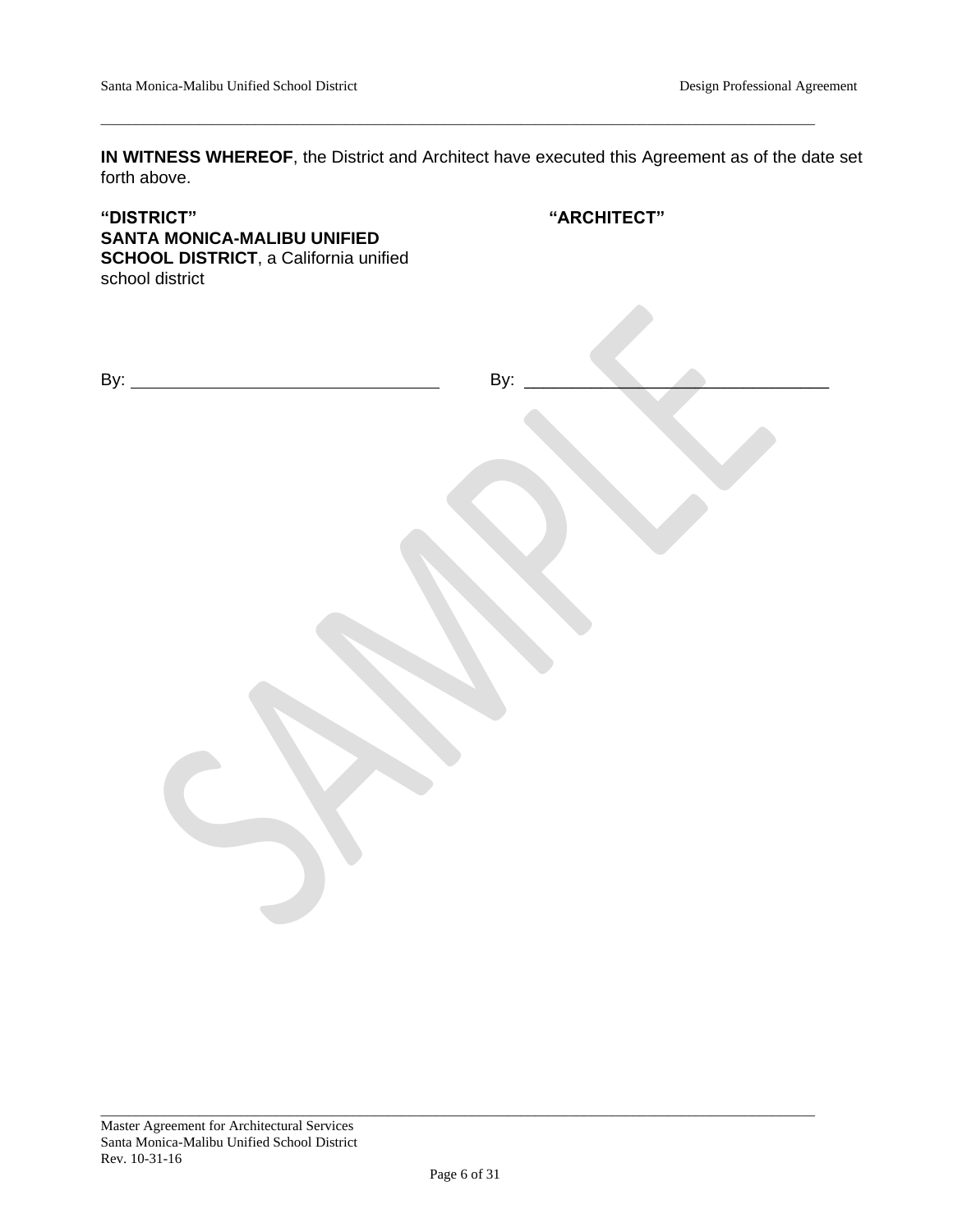# **CONDITIONS OF AGREEMENT FOR ARCHITECTURAL SERVICES**

\_\_\_\_\_\_\_\_\_\_\_\_\_\_\_\_\_\_\_\_\_\_\_\_\_\_\_\_\_\_\_\_\_\_\_\_\_\_\_\_\_\_\_\_\_\_\_\_\_\_\_\_\_\_\_\_\_\_\_\_\_\_\_\_\_\_\_\_\_\_\_\_\_\_\_\_\_\_\_\_\_\_\_\_\_\_\_\_\_\_\_\_\_\_\_\_\_\_\_\_\_\_

# **TABLE OF CONTENTS**

## **ARTICLE 1: RELATIONSHIP OF PARTIES**

- **1.0 Relationship of Architect to Other Project Participants**
- **1.1 Architect Independent Contractor Status**
- **1.2 District Responsibilities**
	- **1.2.1 Information**
	- **1.2.2 District Representative**
	- **1.2.3 District Consultants**
	- **1.2.4 Tests and Inspections**
	- **1.2.5 District Notice of Non-Conformity**
- **1.3 Architect Standard of Care**

#### **ARTICLE 2: BASIC SERVICES**

- **2.0 Basic Services**
	- **2.0.1 Architect Representation**
	- **2.0.2 Scope of Basic Services; Design Consultants**
- **2.1 Pre-Design Phase**
- **2.2 Schematic Design Phase**
	- **2.2.1 Preliminary Schematic Design Documents**
	- **2.2.2 Final Schematic Design Documents**
	- **2.2.3 Revisions to Schematic Design Documents**
- **2.3 Design Development Documents**
	- **2.3.1 Preliminary Design Development Documents**
	- **2.3.2 Constructability and Design Review; Value Engineering**
	- **2.3.3 Final Design Development Documents**
	- **2.3.4 Review of Final Design Development Documents Status**
- **2.4 Construction Documents Phase**
	- **2.4.1 Construction Documents**
	- **2.4.2 Review of Construction Documents Status**
	- **2.4.3 Constructability and Design Review; Value Engineering**
	- **2.4.4 Approvals of Construction Documents**
	- **2.4.5 Architect Provision of Construction Documents**
- **2.5 Bidding Phase**
	- **2.5.1 Development of Bid Documents**
	- **2.5.2 Bidding Process**
	- **2.5.3 Re-Bidding Process**
		- **2.5.3.1 Detailed Construction Cost Estimate**
		- **2.5.3.2 Construction Cost**
			- **2.5.3.3 Adjustment to Construction Cost; Changes in Construction Industry Practices**
				- **2.5.3.4 Adjustment to Construction Cost; District's Options**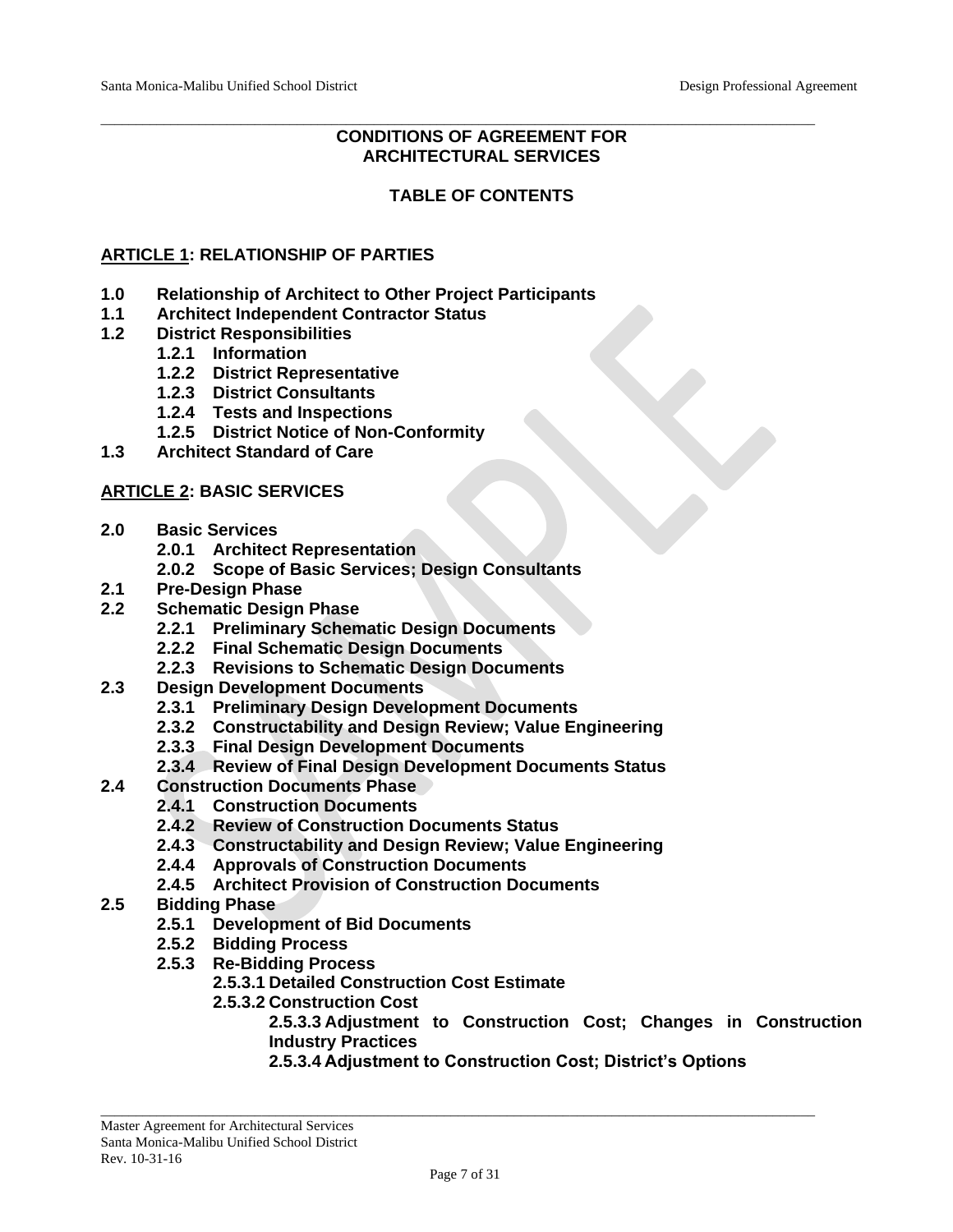### **2.5.3.5 Constructability and Design Review; Value Engineering to Achieve Necessary Savings**

### **2.6 Construction Phase**

- **2.6.1 Administration of Construction Contract**
- **2.6.2 Site Observations**
	- **2.6.2.1 Purpose of the Site Observations**
- **2.6.3 Contractor Applications for Payment 2.6.3.1 Development of Payment Procedures 2.6.3.2 Certification of Payment Due**
	- **2.6.3.3 Limitations Upon Architect's Certification**

\_\_\_\_\_\_\_\_\_\_\_\_\_\_\_\_\_\_\_\_\_\_\_\_\_\_\_\_\_\_\_\_\_\_\_\_\_\_\_\_\_\_\_\_\_\_\_\_\_\_\_\_\_\_\_\_\_\_\_\_\_\_\_\_\_\_\_\_\_\_\_\_\_\_\_\_\_\_\_\_\_\_\_\_\_\_\_\_\_\_\_\_\_\_\_\_\_\_\_\_\_\_

- **2.6.3.4 Final Payment**
- **2.6.3.5 Timely Action by Architect**
- **2.6.4 Rejection of Work**
- **2.6.5 Submittals**
	- **2.6.5.1 Submittal Procedures**
	- **2.6.5.2 Submittal Review**
	- **2.6.5.3 Limitations Upon Submittal Review**
- **2.6.6 Changes**
	- **2.6.6.1 Changes Procedures and Processing**
	- **2.6.6.2 Evaluation of Changes; Change Orders**
	- **2.6.6.3 Authority to Direct Minor Changes**
- **2.6.7 Interpretations**
	- **2.6.7.1 Procedures for Handling Contractor's Requests**
	- **2.6.7.2 Architect's Interpretation**
	- **2.6.7.3 Effect of Architect's Decisions**
	- **2.6.7.4 Contractor Claims**
- **2.6.8 Limitations Upon Architect's Construction Phase Services**
- **2.7 Post-Construction Phase**
	- **2.7.1 Substantial Completion**
		- **2.7.2 Punchlist**
		- **2.7.3 Final Completion**
		- **2.7.4 Close-Out Documents**

# **ARTICLE 3: ADDITIONAL SERVICES**

- **3.0 Additional Services**
- **3.1 Contingent Additional Services**
- **3.3 Optional Additional Services**

# **ARTICLE 4: INSURANCE AND INDEMNITY**

- **4.0 Architect Insurance and Indemnity**
- **4.1 Insurance**
	- **4.1.1 Automobile Liability**
	- **4.1.2 Commercial General Liability**
	- **4.1.3 Professional Liability**
	- **4.1.4 Worker's Compensation**
	- **4.1.5 Professional Sub-Consultants**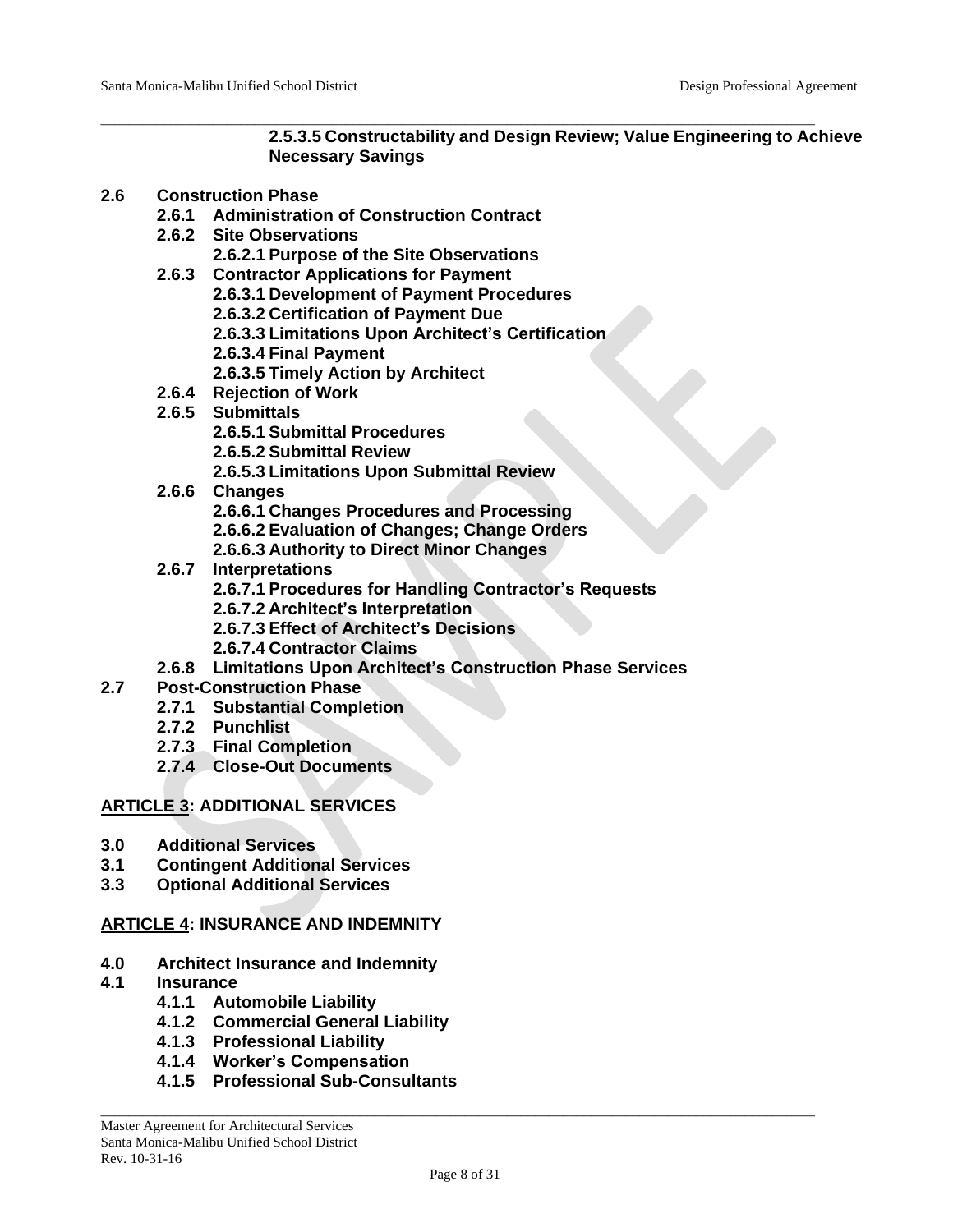- \_\_\_\_\_\_\_\_\_\_\_\_\_\_\_\_\_\_\_\_\_\_\_\_\_\_\_\_\_\_\_\_\_\_\_\_\_\_\_\_\_\_\_\_\_\_\_\_\_\_\_\_\_\_\_\_\_\_\_\_\_\_\_\_\_\_\_\_\_\_\_\_\_\_\_\_\_\_\_\_\_\_\_\_\_\_\_\_\_\_\_\_\_\_\_\_\_\_\_\_\_\_ **4.2 Architect Indemnity of District**
- **4.3 District Indemnity of Architect**

### **ARTICLE 5: TERMINATION; SUSPENSION**

- **5.0 Termination for Default**
- **5.1 District's Right to Suspend**
- **5.2 District's Termination of Agreement for Convenience**
- **5.3 Architect Suspension of Services**
- **5.4 Delivery of Documents to District; Assignment of Contracts and Subcontracts**

# **ARTICLE 6: GENERAL**

- **6.1 Marginal Headings; Captions**
- **6.2 Cumulative Rights, No Waiver**
- **6.3 Notices**
- **6.4 Disputes**
	- **6.4.1 Continuation of Architect Services**
	- **6.4.2 Attorneys' Fees**
- **6.5 Severability**
- **6.6 Records**
	- **6.6.1 Architect Accounting Records**
	- **6.6.2 Project Records**
- **6.7 No Contractual Relationship With Contractors; No Third Party Beneficiaries**
- **6.8 Definitions**
	- **6.8.1 Construction Contract**
	- **6.8.2 Contractor**
	- **6.8.3 Drawings and Specifications**
	- **6.8.4 Design Documents**
	- **6.8.5 Sub-Consultants**
	- **6.8.6 Instruments of Services**
	- **6.8.7 Construction Documents**
	- **6.8.8 Submittals**
	- **6.8.9 Site**
	- **6.8.10 Work**
	- **6.8.11 District Project Manager**
	- **6.8.12 Construction Cost**
- **6.9 Use of Design Documents**
	- **6.9.1 Ownership**
	- **6.9.2 Electronic Deliverables**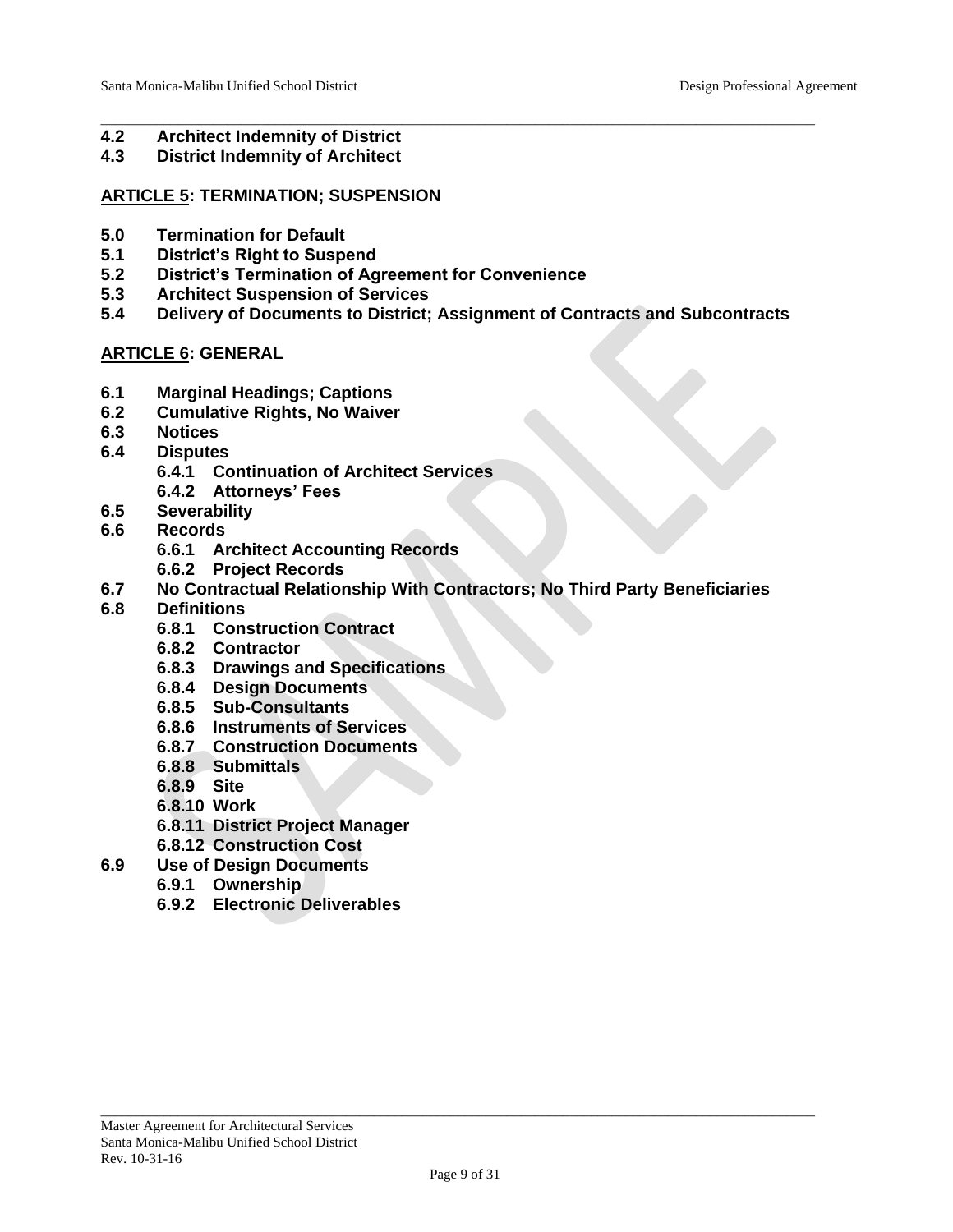### **CONDITIONS OF AGREEMENT FOR ARCHITECTURAL SERVICES**

\_\_\_\_\_\_\_\_\_\_\_\_\_\_\_\_\_\_\_\_\_\_\_\_\_\_\_\_\_\_\_\_\_\_\_\_\_\_\_\_\_\_\_\_\_\_\_\_\_\_\_\_\_\_\_\_\_\_\_\_\_\_\_\_\_\_\_\_\_\_\_\_\_\_\_\_\_\_\_\_\_\_\_\_\_\_\_\_\_\_\_\_\_\_\_\_\_\_\_\_\_\_

### **ARTICLE 1 RELATIONSHIP OF PARTIES**

- **1.0 Relationship of Architect to Other Project Participants.** The Architect's services hereunder shall be provided in conjunction with contracts between the District and other Project participants including the Contractor and the District's Project Manager, if one is retained by the District for the Project. The Contractor awarded the Contract for construction of the Project is responsible for performance of its obligations under its contract with the District. Architect's services hereunder shall not be deemed or construed to be Architect's assumption of responsibility for, or control over construction means, methods sequences or procedures, or for safety at the Site, all of which are and remain the responsibility of the Contractor.
- **1.1 Architect Independent Contractor Status.** In providing services hereunder, Architect shall be an independent contractor to the District. The express terms hereof set forth the limited extent to which Architect is authorized to act on behalf of the District in its independent contractor capacity. Architect shall be responsible to the District and third parties for the consequences of Architect's actions or conduct which exceeds the express limited scope of Architect's authority to act on behalf of the District set forth herein. With prior written approval of the District, the Architect may enter into subcontracts with Sub-Consultants and retained parties for the performance of parts of the services associated with this Agreement. Nothing in this Agreement shall constitute any contractual relationship between any such Sub-Consultant or retained party and the Project Manager or the District or any obligation on the part of the Project Manager or the District to pay, or to be directly responsible for the payment of, any sums to any such Sub-Consultant or retained party without the prior written approval of the District.

#### **1.2 District Responsibilities.**

- **1.2.1 Information.** The District shall provide full information regarding the Assigned Project, including the District's objectives, general description of the scope, schedule requirements, construction budget, topographical surveys, geotechnical investigations, hazardous material reports, record drawings and other constraints and requirements which may affect the Assigned Project.
- **1.2.2 District Representative.** The District shall designate a representative to act on the District's behalf with respect to the Project and who shall be authorized to render decisions on behalf of the District and to carry out the District's responsibilities under this Agreement, all of which shall be discharged or performed in a manner so as to avoid unreasonable delay in the orderly and sequential progress of Project design and construction and Architect's services hereunder.
- **1.2.3 District Consultants.** Except for the Sub-Consultants retained by the Architect, the District shall furnish all legal, accounting, insurance and other consulting services as may be necessary for the Project.
- **1.2.4 Tests and Inspections.** The District shall furnish or otherwise retain inspection or testing services in connection with construction of the Project as required by applicable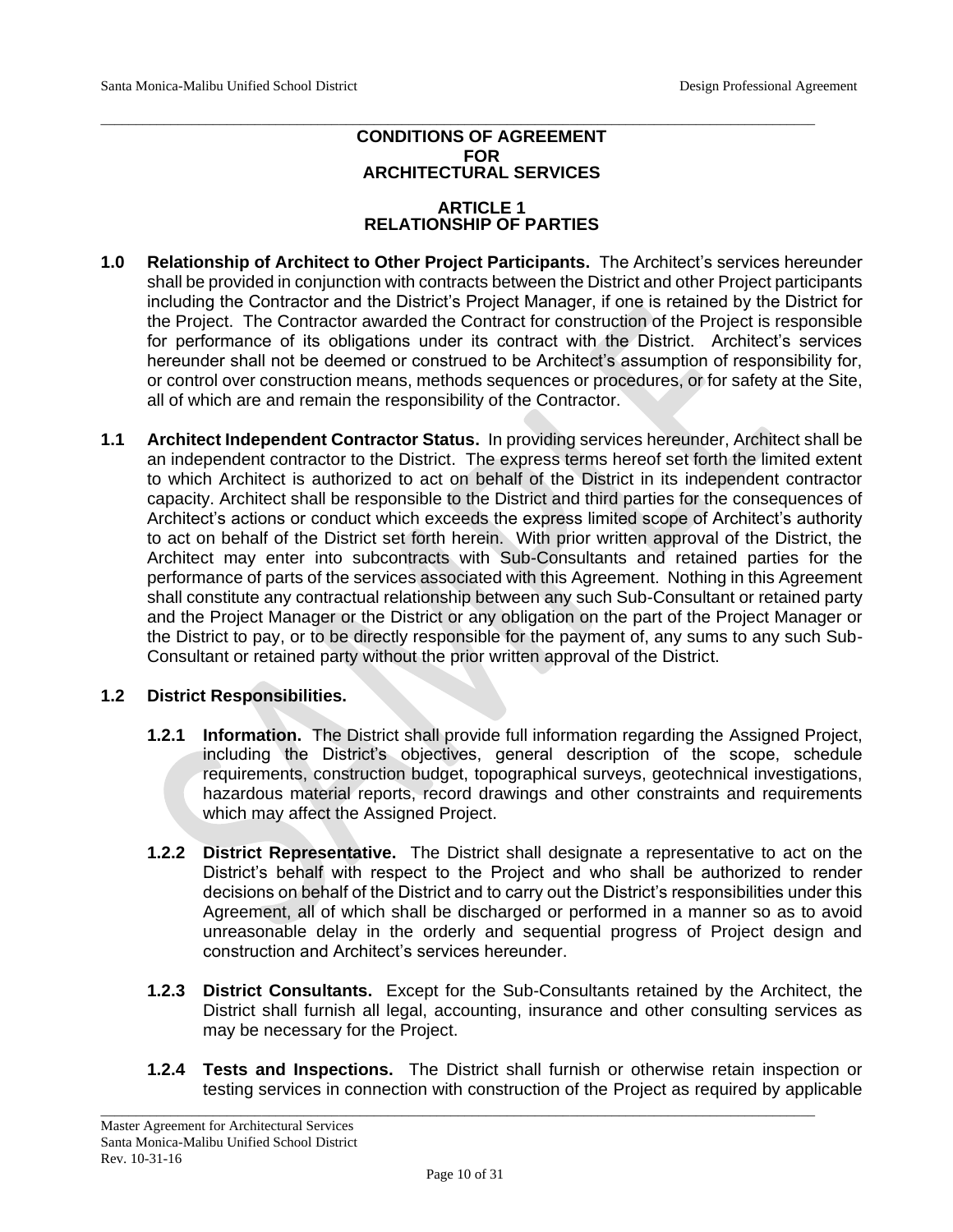code, regulation or ordinance or the terms of the Construction Contract. The District shall provide, if required by applicable code, regulation or rule or by conditions encountered, tests or inspections for hazardous or toxic materials.

**1.2.5 District Notice of Non-Conformity.** The District will give prompt written notice to the Architect if the District becomes aware of any fault, failure or neglect of Architect or in the services provided by Architect hereunder; provided that the failure or delay by District in giving such written notice shall not constitute a waiver of any right or remedy of the District arising out of such fault, failure or neglect of the Architect.

\_\_\_\_\_\_\_\_\_\_\_\_\_\_\_\_\_\_\_\_\_\_\_\_\_\_\_\_\_\_\_\_\_\_\_\_\_\_\_\_\_\_\_\_\_\_\_\_\_\_\_\_\_\_\_\_\_\_\_\_\_\_\_\_\_\_\_\_\_\_\_\_\_\_\_\_\_\_\_\_\_\_\_\_\_\_\_\_\_\_\_\_\_\_\_\_\_\_\_\_\_\_

**1.3 Architect Standard of Care.** Architect shall provide the Basic Services and authorized Additional Services for an Assigned Project: (i) using its professional skill and judgment; (ii) acting with due care and in accordance with respective applicable professional standards of care under California law for those providing similar services for projects of the size, scope and complexity of the Assigned Project; (iii) the terms of this Agreement; and (iv) in accordance with said standards regarding application and interpretation of applicable law, code, rule or regulation at the time services are rendered. All services provided pursuant to this Agreement shall be in accordance with the applicable provisions of the California Public Contract Code. The Architect shall be entitled to rely on the accuracy and completeness of services and information furnished by the Owner, consistent with the Architect's professional standard of care as set forth above. The Architect shall provide prompt written notice to the Owner if the Architect becomes aware of any errors, omissions or inconsistencies in such services or information.

#### **ARTICLE 2 BASIC SERVICES**

#### **2.0 Basic Services.**

**2.0.1 Architect Representation.** The Architect shall designate a Project Architect and/or Architectural Project Manager for all Phases of Basic Services for an Assigned Project. The Architect's Project Architect and/or Architectural Project Manager shall be reasonably satisfactory to the District and shall not be removed or replaced without prior written approval of the District. In seeking to replace an approved Project Architect and/or Architectural Project Manager for an Assigned Project, the Architect shall provide the District with a request in writing specifying the reason for the substitution or replacement and including the resume and qualifications of the proposed Project Architect and/or Architectural Project Manager. Notwithstanding any approval by the District of a Project Architect and/or Architectural Project Manager, the District reserves the right to require the removal and/or replacement of any Project Architect and/or Architectural Project Manager in its sole discretion and at no expense to the District. The Project Architect and/or Architectural Project Manager shall have the overall responsibility for performance of Architect's obligations of the Project Assignment for an Assigned Project and be authorized to act on behalf of the Architect in discharge of Architect's services thereunder. During the Construction Phase, the Project Architect and/or Architectural Project Manager shall be readily available and provide by telephone, telecopier, correspondence or other means of communication to provide design direction and decisions as necessary to avoid delay, hindrance or interruption of the construction progress of the Assigned Project.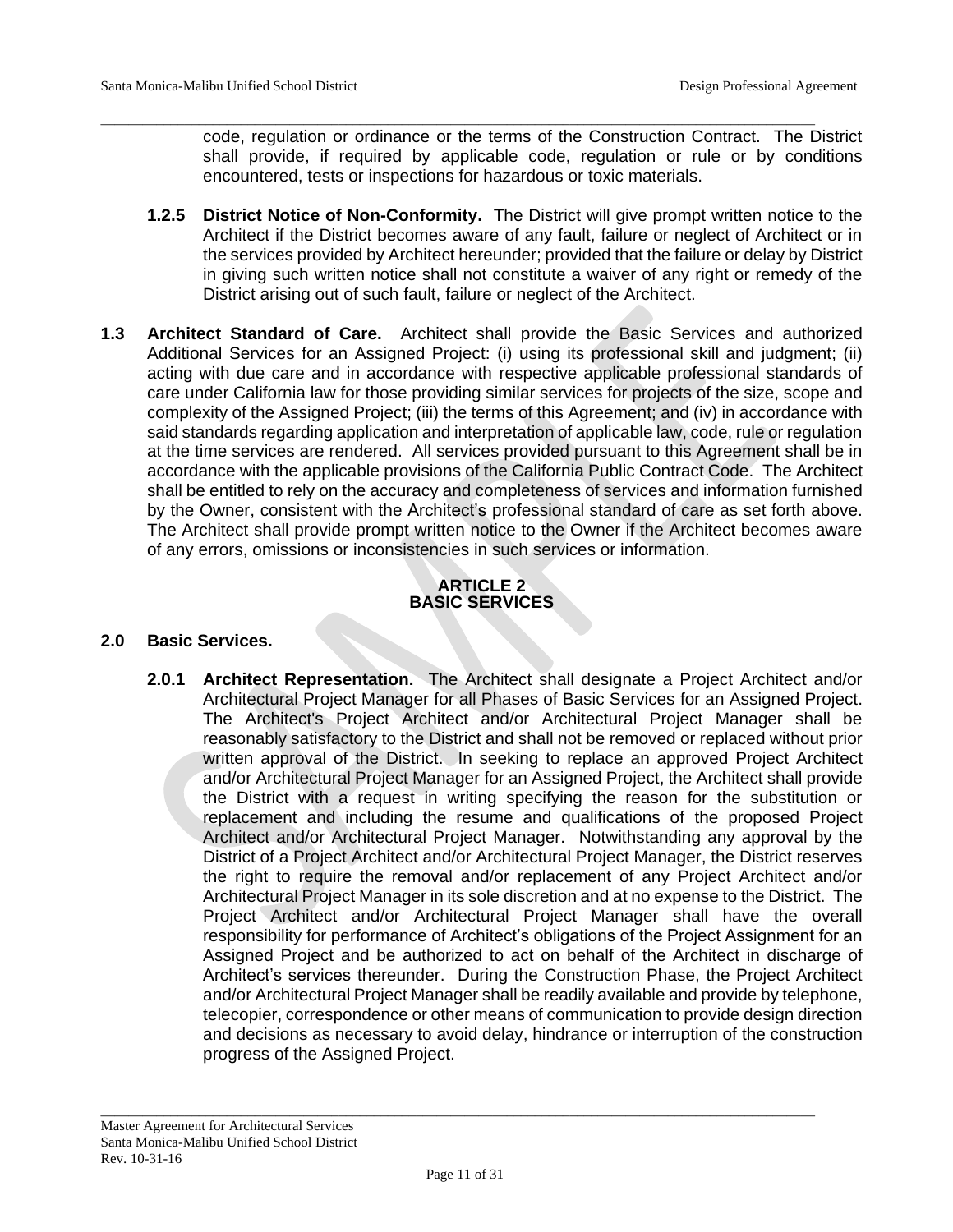- \_\_\_\_\_\_\_\_\_\_\_\_\_\_\_\_\_\_\_\_\_\_\_\_\_\_\_\_\_\_\_\_\_\_\_\_\_\_\_\_\_\_\_\_\_\_\_\_\_\_\_\_\_\_\_\_\_\_\_\_\_\_\_\_\_\_\_\_\_\_\_\_\_\_\_\_\_\_\_\_\_\_\_\_\_\_\_\_\_\_\_\_\_\_\_\_\_\_\_\_\_\_ **2.0.2 Scope of Basic Services; Design Consultants.** Basic Services are enumerated in this Article 2 and more specifically in the Project Assignment for an Assigned Project. Basic Services include services and/or work product provided or performed by the Sub-Consultants as identified in the Project Assignment for an Assigned Project. In the event of any conflicts, inconsistencies or ambiguities between the terms and conditions of this Article 2 and those set forth in the Project Assignment for an Assigned Project, the latter shall control. Where any portion of this Article 2 is silent and information or services are provided in the Project Assignment for an Assigned Project, the latter shall control.
- **2.1 Pre-Design Phase.** The Architect shall provide those services necessary to define the program and design time requirements of the Assigned Project prior to commencing design. The Architect shall assist the District in the preparation of facilities programming for the Assigned Project to define the scope, size, functions, space relationship and site development, including definition of the construction budget of the Assigned Project, alternative methods for design and construction of the Assigned Project, and selection of materials, building systems and equipment. The Architect shall use its best judgment in determining the balance between the size, type and quality of construction to achieve a satisfactory solution within the Assigned Project's budget. The Architect shall provide reasonable assistance to the District in securing easements, encroachment permits, rights of way, dedications, infrastructures and road improvements, as well as coordinating with the civil engineer and adjacent property owners.

# **2.2 Schematic Design Phase.**

- **2.2.1 Preliminary Schematic Design Documents**. Based upon scope, budget, schedule and other requirements or constraints mutually agreed upon and understood between the District and Architect, the Architect shall prepare Preliminary Schematic Design Documents consisting of drawings, cost estimates and other documents illustrating scale and other relationships of the various components of the Work of the Assigned Project and an outline of Specifications. Upon completion of the Preliminary Schematic Design Documents, or at such other intervals during Architect's development of Preliminary Schematic Design Documents as may be agreed upon by District and Architect, the Architect shall submit the same to the District for information and review.
- **2.2.2 Final Schematic Design Documents.** The District and Architect will confer and consult with each other to arrive at mutual understandings and agreements as to which of the design, constructability and value engineering comments and other comments of the District to the Preliminary Schematic Design Documents are to be incorporated into the Final Schematic Design Documents. Architect shall prepare Final Schematic Design Documents, which consist of the Preliminary Schematic Design Documents revised to incorporate therein the mutually agreed upon design, constructability, value engineering and other comments. Upon completion of the Final Schematic Design Documents, Architect shall submit the same to the District for review and approval; comments or revisions of the District to the Final Schematic Design Documents shall be incorporated by the Architect into the Design Development Documents.
- **2.2.3 Revisions to Schematic Design Documents.** If the estimate of Construction Cost for the Assigned Project as depicted in the Schematic Design Documents exceeds the District's budget, the Architect shall revise the Schematic Design Documents without adjustment of the Contract Price as necessary to conform to the District's budget, unless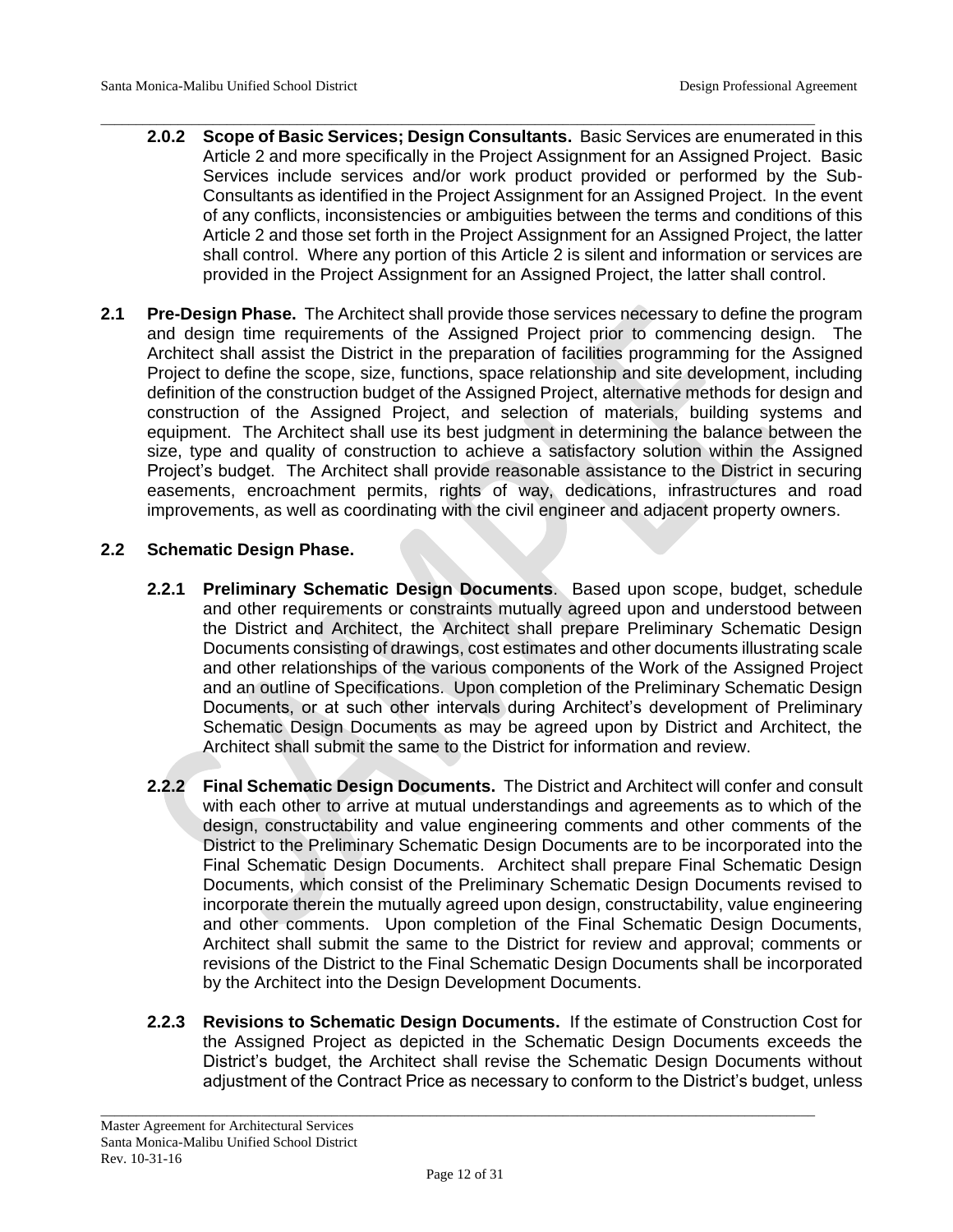the District approves the Schematic Design Documents and modifies the budget accordingly.

#### **2.3 Design Development Documents.**

**2.3.1 Preliminary Design Development Documents.** Based upon Final Schematic Design Documents approved by the District, the Architect shall prepare Preliminary Design Development Documents for the Assigned Project for review and approval by the District. Preliminary Design Development Documents shall consist of Drawings, Specifications and other documents establishing and describing the size and character of architectural, mechanical, electrical, structural and plumbing systems, materials and other significant components of the Work of the Assigned Project as necessary or appropriate.

\_\_\_\_\_\_\_\_\_\_\_\_\_\_\_\_\_\_\_\_\_\_\_\_\_\_\_\_\_\_\_\_\_\_\_\_\_\_\_\_\_\_\_\_\_\_\_\_\_\_\_\_\_\_\_\_\_\_\_\_\_\_\_\_\_\_\_\_\_\_\_\_\_\_\_\_\_\_\_\_\_\_\_\_\_\_\_\_\_\_\_\_\_\_\_\_\_\_\_\_\_\_

- **2.3.2 Constructability and Design Review; Value Engineering.** Upon completion of Preliminary Design Development Documents, or such earlier intervals as may be mutually agreed between the District and Architect, the Architect shall submit Preliminary Design Development Documents to the District for review and comment, including constructability reviews and/or value engineering comments.
- **2.3.3 Final Design Development Documents.** The District and Architect will confer and consult with each other to arrive at mutual understandings and agreements as to which of the design, constructability and value engineering comments and other comments of the District are to be incorporated into the Final Design Development Documents for the Assigned Project. Architect shall prepare Final Design Development Documents incorporating therein the mutually agreed upon comments of the District. Upon completion of the Final Design Development Documents, Architect shall submit the same to the District for information and approval. Architect shall revise the Final Design Development Documents as necessary to obtain the District's reasonable approval thereof; comments or revisions of the District to the Final Design Documents shall be incorporated by the Architect into the Construction Documents.
- **2.3.4 Review of Final Design Development Documents Status.** At intervals mutually agreed upon by the District and Architect, or in the absence of such mutual agreement at such intervals as reasonably determined by District, Architect shall provide to the District, for review and information, the Drawings, Specifications and other Design Documents for the Assigned Project depicting the then current status of the Architect's preparation of Final Design Development Documents.

#### **2.4 Construction Documents Phase.**

**2.4.1 Construction Documents.** Based upon the approved Final Design Development Documents for the Assigned Project, the Architect shall prepare Construction Documents consisting of all Drawings and Specifications and other Design Documents necessary or appropriate for setting forth in detail the requirements for the Work of the Assigned Project with sufficient clarity, coordination and consistency to permit qualified and capable Trade Contractor(s) to bid upon and construct the Work depicted therein.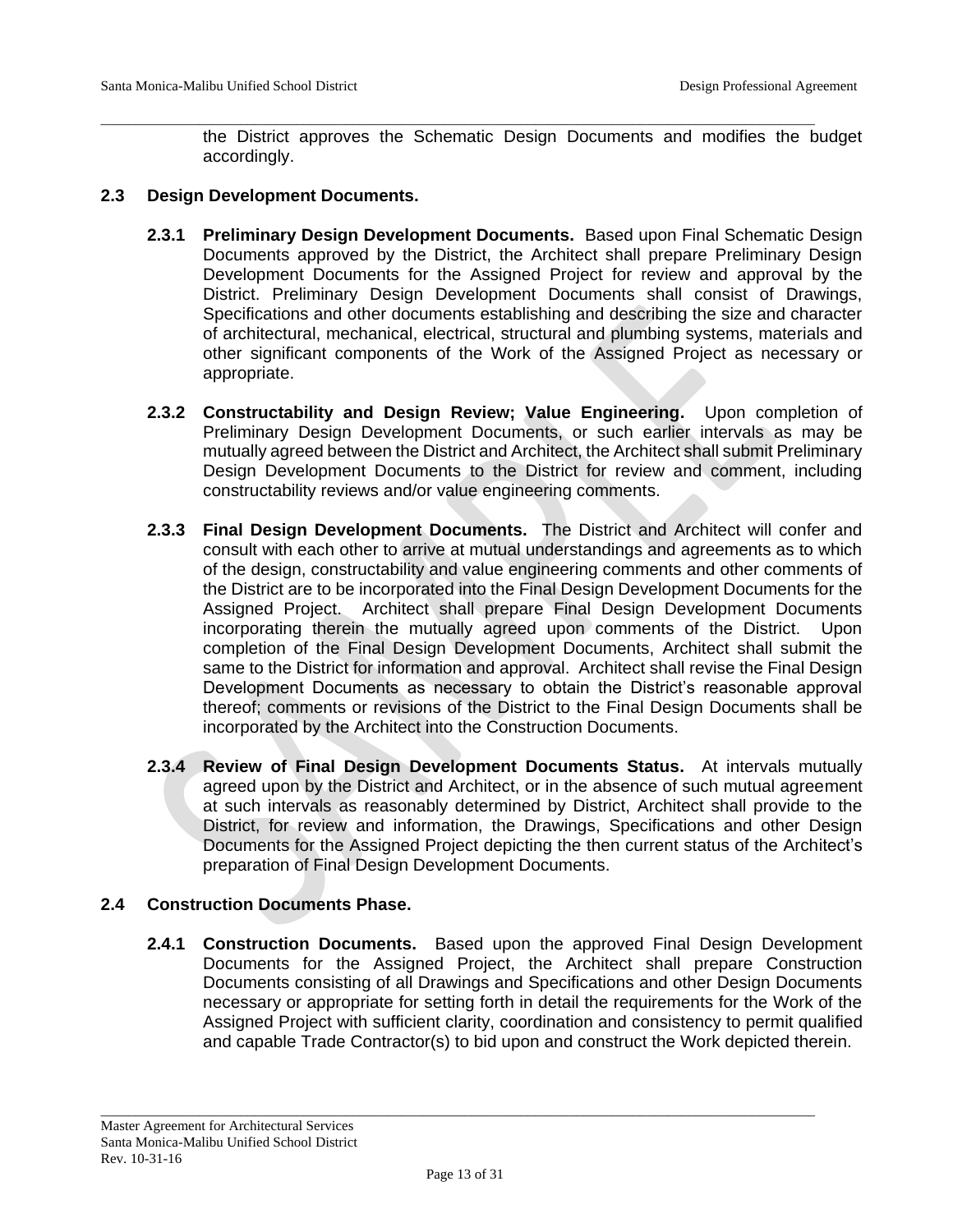**2.4.2 Review of Construction Documents Status.** In addition to the submittal of Construction Documents to the District pursuant to Article 2.4.3 below, at intervals mutually agreed upon by the District and Architect, or in the absence of such mutual agreement at such intervals as reasonably determined by the District, Architect shall provide Drawings, Specifications and other Design Documents depicting the then current status of the Architect's preparation of Construction Documents for the Assigned Project to the District for information and review.

\_\_\_\_\_\_\_\_\_\_\_\_\_\_\_\_\_\_\_\_\_\_\_\_\_\_\_\_\_\_\_\_\_\_\_\_\_\_\_\_\_\_\_\_\_\_\_\_\_\_\_\_\_\_\_\_\_\_\_\_\_\_\_\_\_\_\_\_\_\_\_\_\_\_\_\_\_\_\_\_\_\_\_\_\_\_\_\_\_\_\_\_\_\_\_\_\_\_\_\_\_\_

- **2.4.3 Third Party Reviews.** If, during development of construction documents, it is determined that the project is exceeding the Estimated Construction Cost, the District reserves the right to conduct a constructability review, design review and/or value engineering of the Construction Documents. If the District elects to conduct third party reviews, the District shall notify the Architect of the same and thereupon at Architect's completion of the Construction Documents for the Assigned Project to 50% and 90%, the Construction Documents shall be submitted to the District for constructability and design review and value engineering comments. The District and Architect will confer and consult with the other to arrive at mutual understandings and agreements as to which of the constructability, design and value engineering comments are to be incorporated into the Construction Documents. These mutually agreed upon comments shall be documented in list form by the Architect and submitted to the District for revisions and/or comments. Architect's Construction Documents for the Assigned Project shall incorporate such mutually agreed upon comments and the Architect shall submit revised Construction Documents for the Assigned Project to the District for review and approval. Architect shall revise Construction Documents as necessary to obtain the District's reasonable approval thereof.
- **2.4.4 Approvals of Construction Documents.** The Architect shall obtain all necessary approvals for the Construction Documents for the Assigned Project from governmental agencies with jurisdiction therefor as necessary for the bidding and construction of the Work depicted in the Construction Documents, including without limitation, approvals by the Division of State Architect ("DSA"). Architect shall revise the Construction Documents as required by DSA or other governmental agencies to obtain their respective approvals of the Construction Documents. Except for the Architect's fees (which are included in the Contract Price for Basic Services) incurred in obtaining such approvals or preparing revisions pursuant to the foregoing, the District shall pay all other costs or fees necessary for obtaining such approvals.
- **2.4.5 Architect Provision of Construction Documents.** The Architect shall provide the District with one clear background reproducible copy of the Drawings contained in the final approved Construction Document for bidding and construction purposes. Reproduction of these sets for the District's bidding is at the cost of the District, except to the extent that reproduction is required by revisions or corrections arising out of negligent errors or omissions of the Architect or its Design Consultants, in which case, the Architect shall bear all costs of revisions or corrections including reproduction of revised Drawings. The District will furnish Architect the number of sets necessary, as agreed to by the District, of the final approved Construction Documents for use by Architect and its Design Consultants in the Bidding and Construction Phases of the Assigned Project.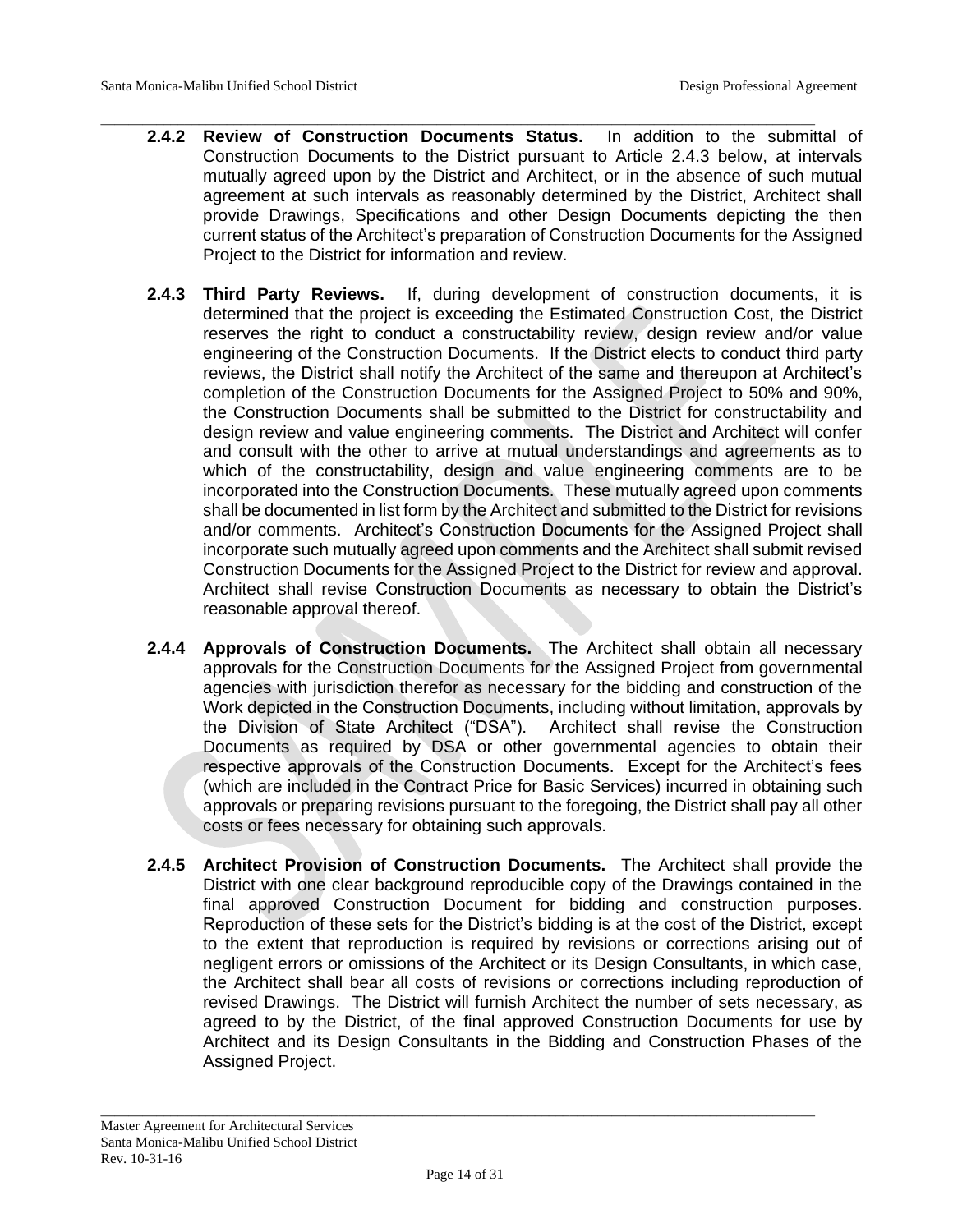### **2.5 Bidding Phase.**

**2.5.1 Development of Bid Documents.** In consultation with the District, the Architect will advise and make recommendations to the District for bidding and award of the Construction Contract. Architect will generally review and comment upon the District's proposed forms of Construction Contract and General, Special and other Conditions thereof for conformity and consistency with the Construction Documents. Architect shall assist the District in preparation of information, documents and forms necessary or appropriate for bidding.

\_\_\_\_\_\_\_\_\_\_\_\_\_\_\_\_\_\_\_\_\_\_\_\_\_\_\_\_\_\_\_\_\_\_\_\_\_\_\_\_\_\_\_\_\_\_\_\_\_\_\_\_\_\_\_\_\_\_\_\_\_\_\_\_\_\_\_\_\_\_\_\_\_\_\_\_\_\_\_\_\_\_\_\_\_\_\_\_\_\_\_\_\_\_\_\_\_\_\_\_\_\_

**2.5.2 Bidding Process.** During the bidding for Construction Contract, Architect will: (i) attend pre-bid conference(s), as called by the District; (ii) assist the District in responding to bidders' inquiries, questions or clarifications relating to the bidding, the Assigned Project, or the Construction Documents; and (iii) where necessary or appropriate, the Architect will prepare and assist the District in issuance of addenda to the Contract Documents, Bid Documents and/or Construction Documents for the Assigned Project. Architect will assist the District in the receipt and review of bidders' or Bid Proposals, including the review of Bids Proposals for responsiveness and bidder responsibility, analyses of Bid Proposals and recommendations for the selection of the Contractor for the award of the Construction Contract. As requested by the District, the Architect will assist the District in obtaining all necessary approvals for award of the Construction Contract.

# **2.5.3. Re-Bidding Process.**

- 2.5.3.1.Detailed Construction Cost Estimate.The Architect, as a design professional familiar with the construction industry, shall develop a series of detailed Construction Cost estimates. Should the Construction Cost estimate exceed the Estimated Construction Cost at any time during design, the Architect shall immediately implement a process of redesign to bring the Assigned Project into compliance with the Construction Cost. All redesign shall be at no additional cost to the District.
- 2.5.3.2 Adjustment to Construction Cost; Changes in Construction Industry Prices. If bids are not received within the time scheduled at the time the Estimated Construction Cost was established, due to causes beyond the Architect's control and through no fault or neglect of the Architect, the Estimated Construction Cost established as a condition of this Agreement shall be adjusted to reflect any change in the general level of prices in the construction industry between the originally scheduled date and the date on which bids are received.
- 2.5.3.3 Adjustment to Construction Cost; District's Options.If the Estimated Construction Cost (adjusted as provided in Article 2.4.3.3) is more than one hundred ten percent (110%) of the lowest amount from bona fide bids or negotiated proposals, plus the District's reasonable estimate of other elements of Estimated Construction Cost for the Assigned Project, the District shall do one of the following: i) give written approval of an increase or decrease in such Estimated Construction Cost; ii) authorize rebidding or renegotiation of the Assigned Project or portions of the Assigned Project within a reasonable time;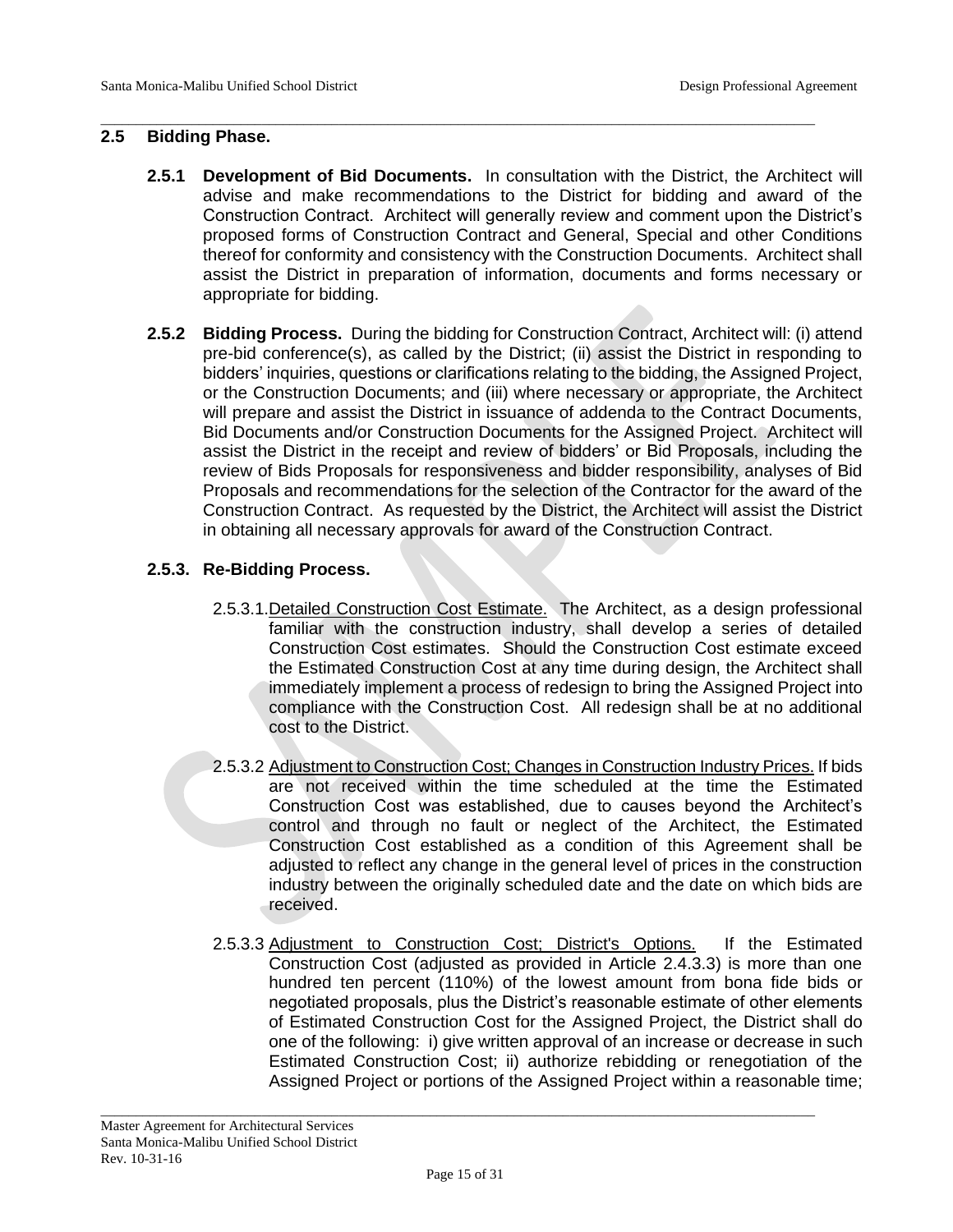\_\_\_\_\_\_\_\_\_\_\_\_\_\_\_\_\_\_\_\_\_\_\_\_\_\_\_\_\_\_\_\_\_\_\_\_\_\_\_\_\_\_\_\_\_\_\_\_\_\_\_\_\_\_\_\_\_\_\_\_\_\_\_\_\_\_\_\_\_\_\_\_\_\_\_\_\_\_\_\_\_\_\_\_\_\_\_\_\_\_\_\_\_\_\_\_\_\_\_\_\_\_ iii) if the Assigned Project is abandoned, terminate in accordance with Article 5.2; iv) instruct the Architect to revise the Assigned Project scope and quality as required to decrease or increase the Estimated Construction Cost. In the case of (iv), the Architect shall, without additional cost to the District, modify the drawings and specifications as necessary to comply with the Estimated Construction Cost, rebid the Assigned Project in whole or in parts, and assist with award of construction contract(s).

> 2.5.3.4 Constructability and Design Review; Value Engineering to Achieve Necessary Savings. Constructability and Design Review and/or Value Engineering at this stage shall be in accordance with section 2.4.3.

### **2.6 Construction Phase.**

- **2.6.1 Administration of Construction Contract.** Architect will provide assistance to the District in administration of the Construction Contract and construction of the Assigned Project. If the District retains a Project Manager for the Assigned Project, the Architect's administration of the Construction Contract shall be in conjunction with the services and responsibilities of the Project Manager. The Architect shall be a representative of the District and shall advise and consult with the District regarding the Assigned Project construction until Final Payment under the Construction Contract is due and Final Completion of the Assigned Project Construction is certified by the Architect. The Architect shall have the authority to act on behalf of the District only to the extent expressly provided for by the terms hereof and as may be subsequently modified in accordance with the provisions hereof. Duties, responsibilities and limitations of the Architect's authority shall not be restricted, modified or extended without written agreement of the District and the Architect along with consent by the Contractor and/or Project Manager as necessary or appropriate. Architect shall cooperate with and comply with controls, procedures, processes and reporting functions reasonably implemented by the District with respect to design or construction of the Assigned Project.
- **2.6.2 Site Observations.** The Architect shall attend scheduled project progress and/or other meetings relating to the Assigned Project and shall visit the Site at intervals appropriate to the stage of construction, as required by the conditions of construction or the Site, or as may be reasonably requested by the District from time to time, for the purpose of becoming generally familiar with the progress and quality of the Work completed and to generally determine if the Work is being performed in a manner indicating that upon completion it will be in accordance with the Construction Contract and the Construction Documents.
	- 2.6.2.1 Purpose of the Site Observations. On the basis of observations made during Site visits and in its capacity as an architect, the Architect shall: (i) keep the District informed of the progress and quality of the Work; and (ii) endeavor to guard the District against defects and deficiencies in the Work and the failure or refusal of the Contractor to perform the Work in accordance with the terms and intent of the Construction Contract and the Construction Documents. If in the course of its Site observations, the Architect fails to discover or report to the District any major defect or deficiency in construction of the Work, or in the Work itself, which by exercise of due care should have been observed by the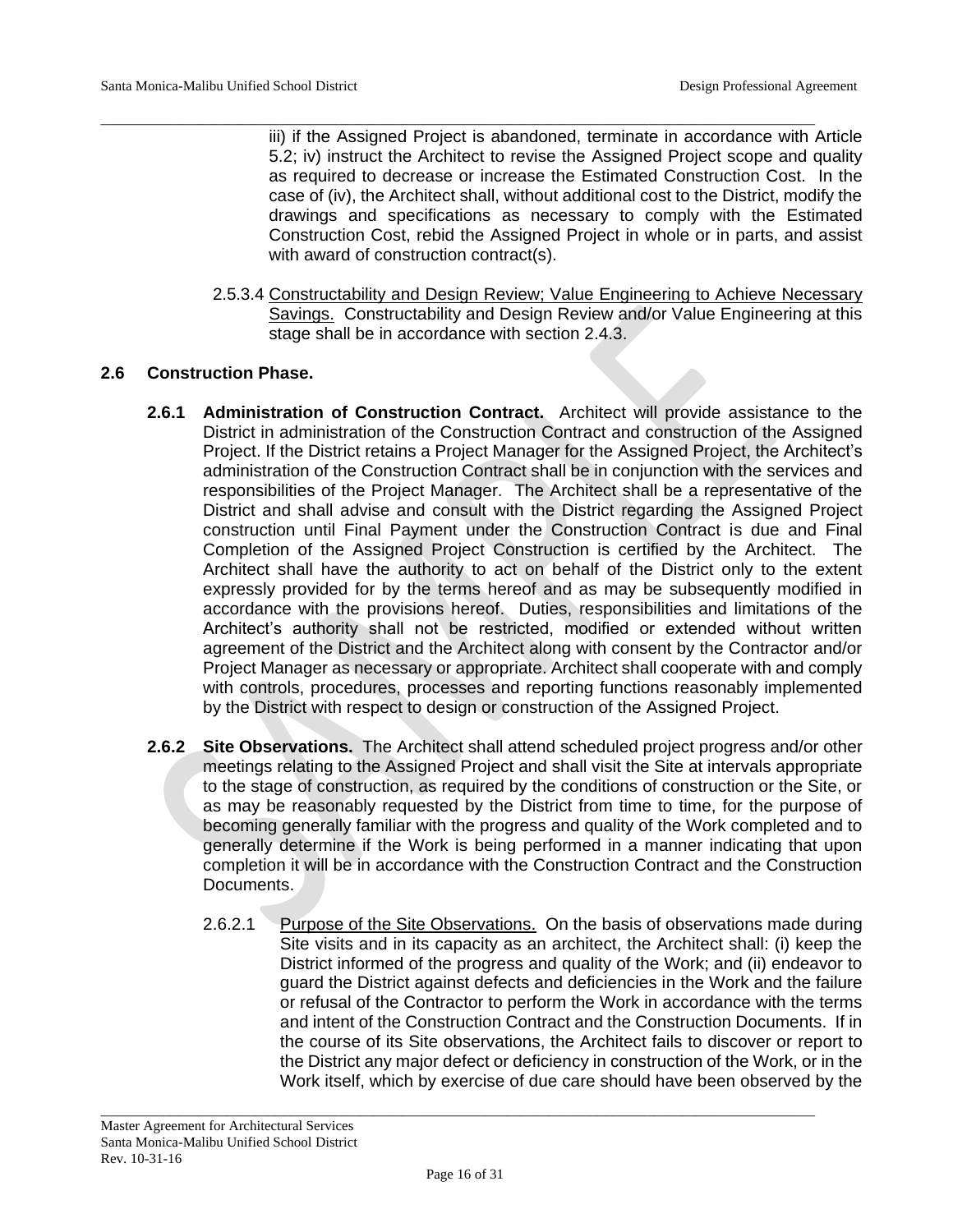\_\_\_\_\_\_\_\_\_\_\_\_\_\_\_\_\_\_\_\_\_\_\_\_\_\_\_\_\_\_\_\_\_\_\_\_\_\_\_\_\_\_\_\_\_\_\_\_\_\_\_\_\_\_\_\_\_\_\_\_\_\_\_\_\_\_\_\_\_\_\_\_\_\_\_\_\_\_\_\_\_\_\_\_\_\_\_\_\_\_\_\_\_\_\_\_\_\_\_\_\_\_ Architect and reported to the District, the Architect will provide all design services necessary for remedial or corrective measures for such conditions without additional cost or expense. Notwithstanding the above, the Architect does not guarantee the performance of, and shall have no responsibility for, the acts or omissions of any contractor, subcontractor, supplier or any other entity furnishing materials or performing any work on the Assigned Project. The provisions hereof shall not be construed as requiring the Architect to make exhaustive or continuous Site observations to check on the quality or quantity of the Work. The Architect shall have access to the Work wherever in preparation, fabrication or progress.

### **2.6.3 Contractor Applications for Payment.**

- 2.6.3.1 Development of Payment Procedures. In consultation with the District and the Project Manager, the Architect shall assist in the development and implementation of procedures, forms and documents for the submittal, review, processing and disbursement of Progress Payments to the Contractor.
- 2.6.3.2 Certification of Payment Due. Based on the Architect's observations and evaluations, the Architect shall certify the amount due on each Application for Progress Payment. Such certification shall be the Architect's representation to the District that based upon the Architect's Site observations in accordance with this Agreement and the data contained in the Application for Progress Payment, the Work has progressed to the point indicated and that the quality of the Work is in accordance with the terms of the Construction Contract. The Architect shall review and respond to Applications for Progress Payment in a prompt manner so as to allow the District to timely meet its payment obligations to the Contractor under the terms of the Construction Contract and applicable law, rule or regulation. Issuance of Certificate for Payment shall constitute Architect's representation that the Contractor is entitled to the amount certified.
- 2.6.3.3 Limitations Upon Architect's Certification. The Architect's certifications and representations hereunder are subject to an evaluation of the Work for conformity with the terms of the Construction Contract upon Substantial Completion, the results of subsequent tests and inspections, minor deviations from the terms of the Construction Contract correctable prior to Final Completion and any specific qualifications expressed by the Architect. The issuance of a Certificate for Payment shall not be deemed a representation that the Architect has: (i) made exhaustive or continuous Site inspections to check the quality or quantity of the Work; (ii) reviewed construction means, methods, sequences or procedures; (iii) reviewed copies of requisitions received from Subcontractors and material suppliers and other data requested by the District to substantiate the Contractor's right to payment, excepted as included in the materials accompanying an Application for Progress Payment transmitted to and reviewed by the Architect hereunder; or (iv) ascertained for or what purpose the Contractor has used funds previously disbursed under prior Application(s) for Progress Payment.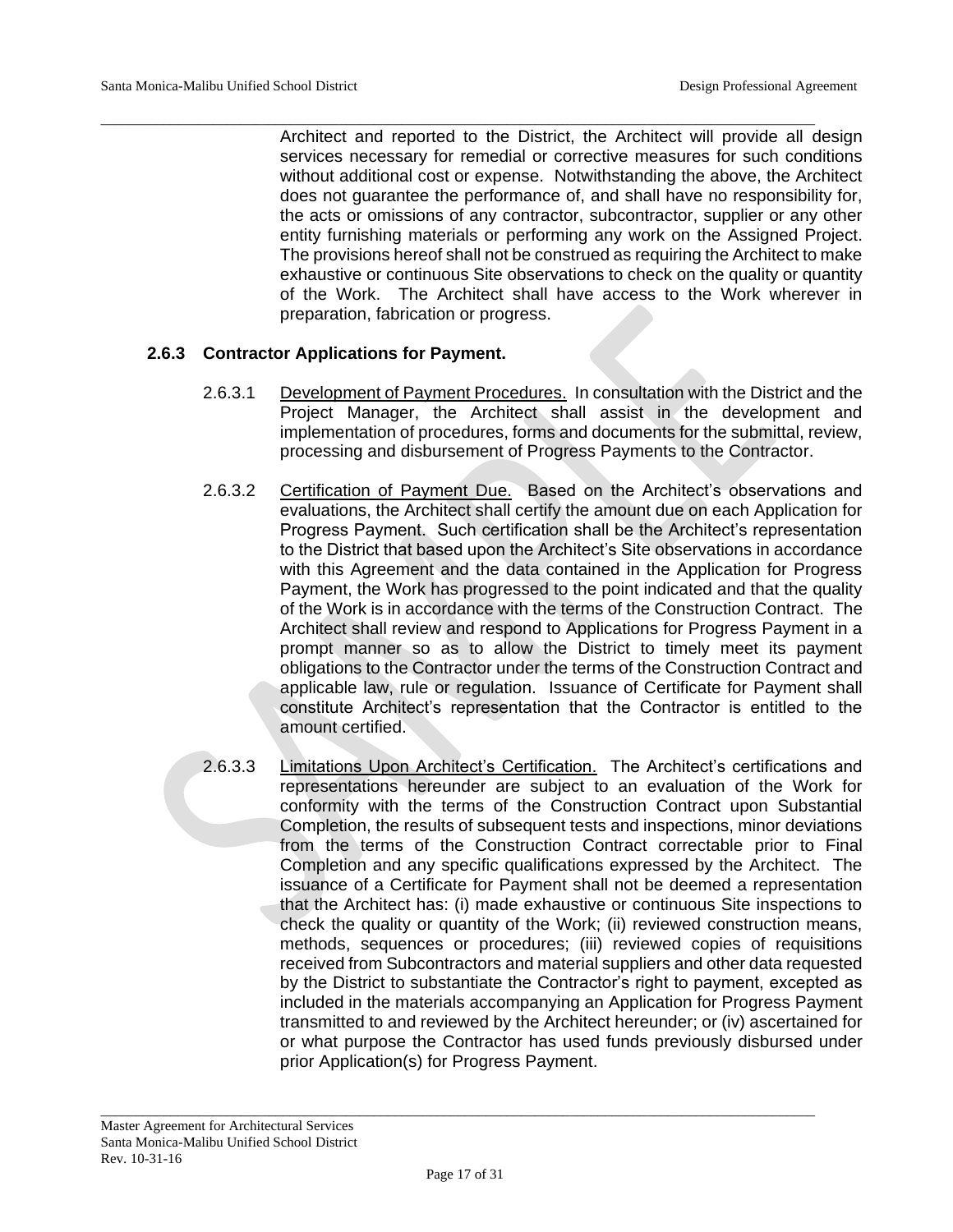- \_\_\_\_\_\_\_\_\_\_\_\_\_\_\_\_\_\_\_\_\_\_\_\_\_\_\_\_\_\_\_\_\_\_\_\_\_\_\_\_\_\_\_\_\_\_\_\_\_\_\_\_\_\_\_\_\_\_\_\_\_\_\_\_\_\_\_\_\_\_\_\_\_\_\_\_\_\_\_\_\_\_\_\_\_\_\_\_\_\_\_\_\_\_\_\_\_\_\_\_\_\_ 2.6.3.4 Final Payment. The Architect shall review, evaluate and certify for payment the Contractor's Application for Final Payment. The Architect shall review and respond to the Contractor's Application for Final Payment in a prompt manner so as to allow the District to timely meet its obligation to make payment of the Final Payment under applicable law, rule or regulation.
	- 2.6.3.5 Timely Action by Architect. Upon receipt of any of the Contractor's Applications for Progress Payment and the Application for Final Payment, the Architect shall promptly commence and complete its review, evaluation and certification of the amount due on each such application so that the District can make payment of the amount certified within the time permitted by law without incurring liability for interest and/or the Contractor's attorneys' fees resulting from untimely payments of any Progress Payment or the Final Payment. If the Architect fails to take timely action pursuant to the preceding, the Architect shall be liable to the District for all costs, demands, liabilities or losses arising out of or related to such failure to timely take action, unless such failure is the result of circumstances beyond the reasonable control of the Architect.
	- **2.6.4 Rejection of Work.** The Architect shall notify the District to reject Work which does not conform to the requirements of the Construction Contract. Whenever the Architect considers it necessary or appropriate for implementation of the intent of the Construction Contract upon notice to and authorization by the District, the Architect may require additional inspection or testing of the Work in accordance with the provisions of the Construction Contract, whether such Work is prepared, fabricated, installed or constructed. This authority of the Architect, or the Architect's good faith determination to exercise or not exercise such authority, shall not, however, give rise to a duty or responsibility of the Architect to the District, the Contractor or any others performing or providing Work of the Assigned Project to exercise or not to exercise such authority.

# **2.6.5 Submittals.**

- 2.6.5.1 Submittal Procedures. In consultation with the District and the Project Manager, Architect shall assist in the development and implementation of forms, documents and procedures for the handling, review and processing of Submittals required for the Work.
- 2.6.5.2 Submittal Review. The Architect shall review, and take appropriate action upon Submittals for the limited purpose of checking for conformance with the information given and the design concept expressed in the Construction Documents. The Architect's actions hereunder shall be taken with such reasonable promptness as to cause no delay, interruption or hindrance to the activities of the Contractor or others performing construction activities at the Site affected by such Submittal while allowing sufficient time in the Architect's professional judgment to permit adequate review. If a Submittal Schedule or time for completion of the Architect's review and evaluation of Submittals is set forth in the Construction Contract, and such schedule has been approved by the Architect, the Architect's actions hereunder shall conform with such Submittal Schedule or time; Architect shall be responsible for all results or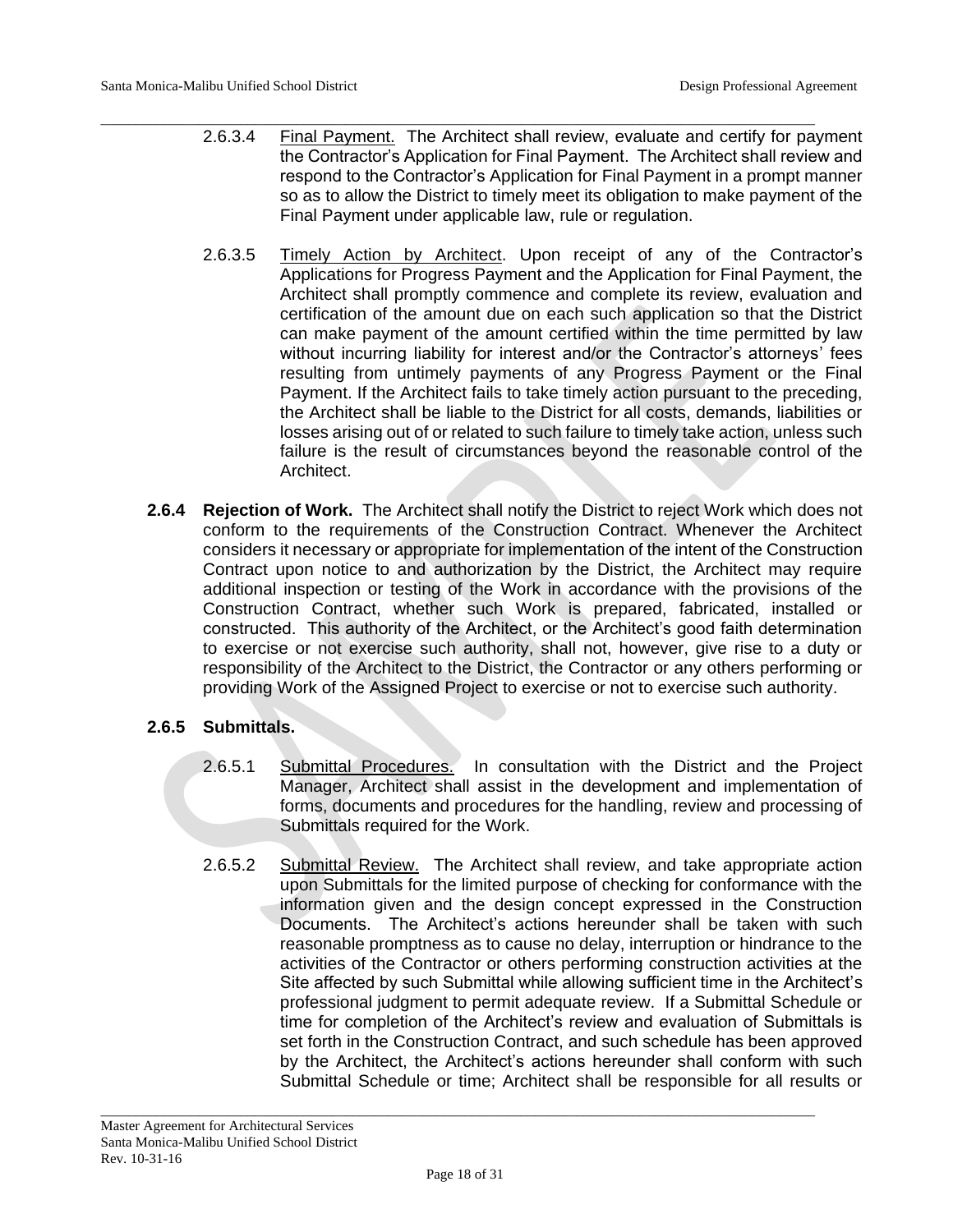\_\_\_\_\_\_\_\_\_\_\_\_\_\_\_\_\_\_\_\_\_\_\_\_\_\_\_\_\_\_\_\_\_\_\_\_\_\_\_\_\_\_\_\_\_\_\_\_\_\_\_\_\_\_\_\_\_\_\_\_\_\_\_\_\_\_\_\_\_\_\_\_\_\_\_\_\_\_\_\_\_\_\_\_\_\_\_\_\_\_\_\_\_\_\_\_\_\_\_\_\_\_ consequences of its failure or refusal to complete its review and evaluation of Submittals in accordance therewith. When professional certification of performance characteristics of materials, systems or equipment is required by the terms of the Construction Contract, the Architect shall be entitled to rely upon such certification to establish that the materials, systems or equipment will meet the performance criteria required by the Construction Contract.

> 2.6.5.3 Limitations Upon Submittal Review. The Architect's review of Submittals is not for the purpose of determining the accuracy and completeness of other details such as dimensions and quantities or for substantiating instructions for installation or performance of equipment or systems designed by the Contractor, all of which remain the responsibility of the Contractor in accordance with the Construction Contract. The Architect's review shall not constitute approval of safety precautions or, unless otherwise expressly stated by the Architect, construction means, methods, sequences or procedures. The Architect's review of a specific item shall not indicate approval of an assembly of which the item is a component.

# **2.6.6 Changes.**

- 2.6.6.1 Changes Procedures and Processing. In consultation with the District and the Project Manager, the Architect shall assist in the development of procedures, forms and processes for the evaluation of Changes or potential Changes to the Work. The Architect will assist the District in obtaining all necessary approvals for all Changes to the Work.
- 2.6.6.2 Evaluation of Changes; Change Orders. The Architect shall assist the District and the Project Manager in evaluating Change Proposals of the Contractor and will advise the District of the nature, extent and scope of Change Proposals along with alternatives. Where Changes are authorized by the terms of the Construction Contract, the Architect shall prepare, execute and forward to District a Change Order describing such Change and the adjustment if any, to the Contract Price or Contract Time of the Construction Contract.
- 2.6.6.3 Authority to Direct Minor Changes. The Architect may advise and recommend Changes in the Work which do not involve an adjustment of the Contract Time or the Contract Price of Construction Contract and which are consistent with the intent of the Construction Documents. Such Changes shall be effected by written order prepared by the Architect and delivered to the District for issuance.

# **2.6.7 Interpretations.**

2.6.7.1 Procedures for Handling Contractor's Requests. In conjunction with the District and the Project Manager, the Architect shall assist in the development of forms, documents and procedures for the transmittal, handling, response and disposition of requests and inquiries relative to the Work or the Construction Documents.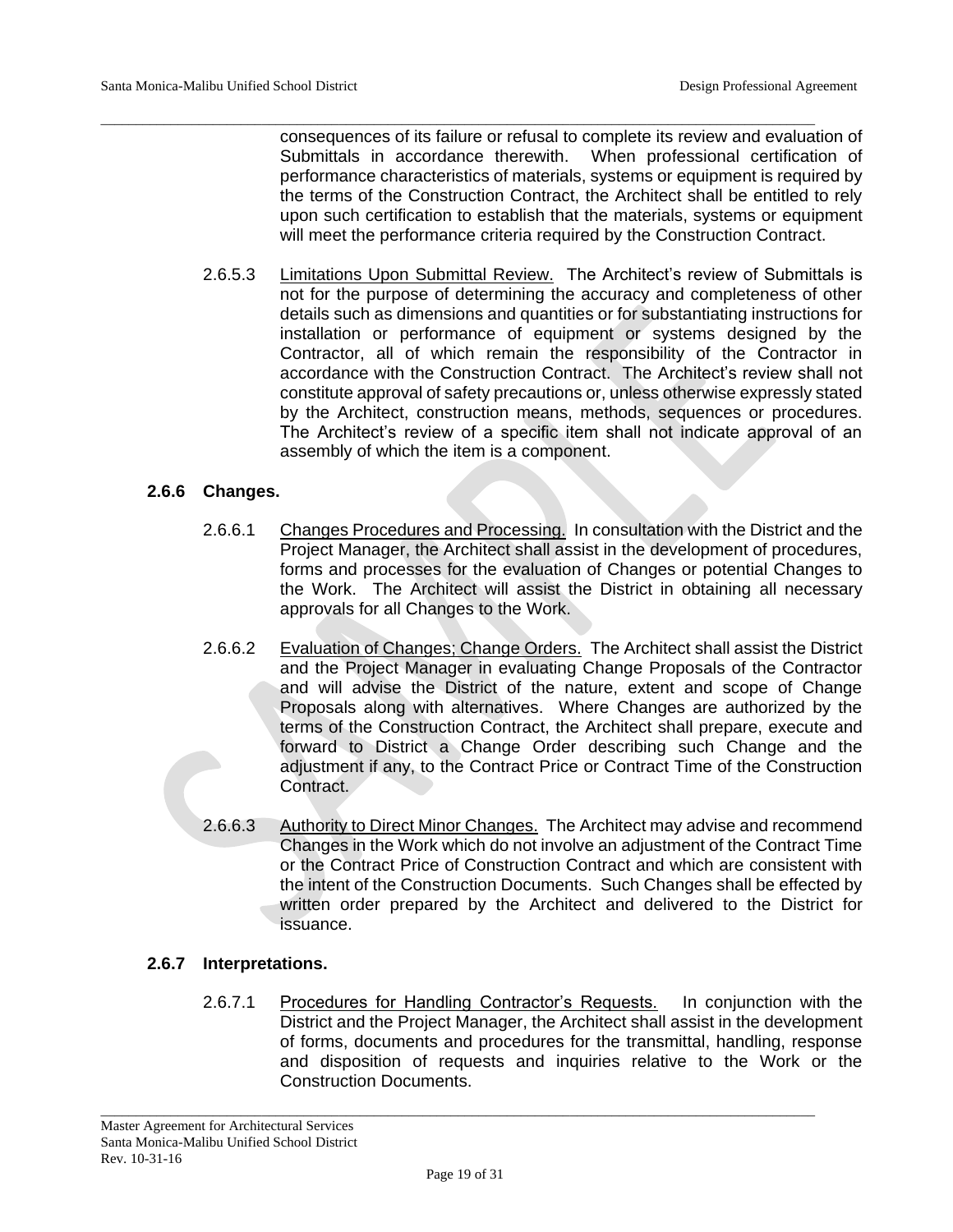2.6.7.2 Architect's Interpretation. The Architect shall interpret and decide matters concerning the performance of the District or the Contractor on written request of either the District or the Contractor. The Architect shall respond to and issue clarifications as necessary to address and resolve questions or inquiries of the Contractor relative to coordination, consistency and clarity of the Design Documents and the component parts thereof. The Architect's responses to the foregoing shall be made with reasonable promptness and within any time limits established in the Construction Contract or which may otherwise be mutually agreed upon.

\_\_\_\_\_\_\_\_\_\_\_\_\_\_\_\_\_\_\_\_\_\_\_\_\_\_\_\_\_\_\_\_\_\_\_\_\_\_\_\_\_\_\_\_\_\_\_\_\_\_\_\_\_\_\_\_\_\_\_\_\_\_\_\_\_\_\_\_\_\_\_\_\_\_\_\_\_\_\_\_\_\_\_\_\_\_\_\_\_\_\_\_\_\_\_\_\_\_\_\_\_\_

- 2.6.7.3 Effect of Architect's Decisions. The Architect's decisions and interpretations rendered hereunder shall be consistent with the intent of and reasonably inferable from the Construction Contract or the Construction Documents and shall be in writing or in the form of drawings. When making such decisions or interpretations, the Architect shall endeavor to secure faithful performance of the Contractor and the District, shall show no partiality to either and shall not be liable for the results of such decisions or interpretations rendered in good faith, in accordance with the terms hereof and the Architect's discharge of due care. The Architect's decisions or interpretations in matters pertaining to aesthetic effect shall be final and binding on the Contractor and District if consistent with the intent expressed in the Construction Contract or Construction Documents.
- 2.6.7.4 Contractor Claims. The Architect shall render written decisions within a reasonable time on all claims, disputes or other matters in controversy between the District and the Contractor arising under the Construction Contract, including the execution or progress of Work thereunder. The Architect's decisions shall be in accordance with any applicable time limits set forth in the Construction Contract; if no time limits are set forth, the Architect shall render decisions within a reasonable time.
- **2.6.8 Limitations Upon Architect's Construction Phase Services.** Architect's services during the Construction Phase shall not be deemed Architect's assumption of, or control over, construction means, methods and sequences or Site safety, all of which remain the responsibility of the Contractor. Architect shall not have control over or charge of the acts or omissions of the Contractor or its Subcontractors or their agents and employees in performing construction of the Assigned Project. Architect shall not be responsible for the Construction Schedule(s) prepared by the Contractor.

# **2.7 Post-Construction Phase.**

**2.7.1 Substantial Completion.** Upon request of the Contractor and in conjunction with the District, the Architect shall inspect the Work to determine if Substantial Completion has been achieved and if not the measures necessary to achieve Substantial Completion. The Architect shall determine and certify the date of Substantial Completion of the Assigned Project.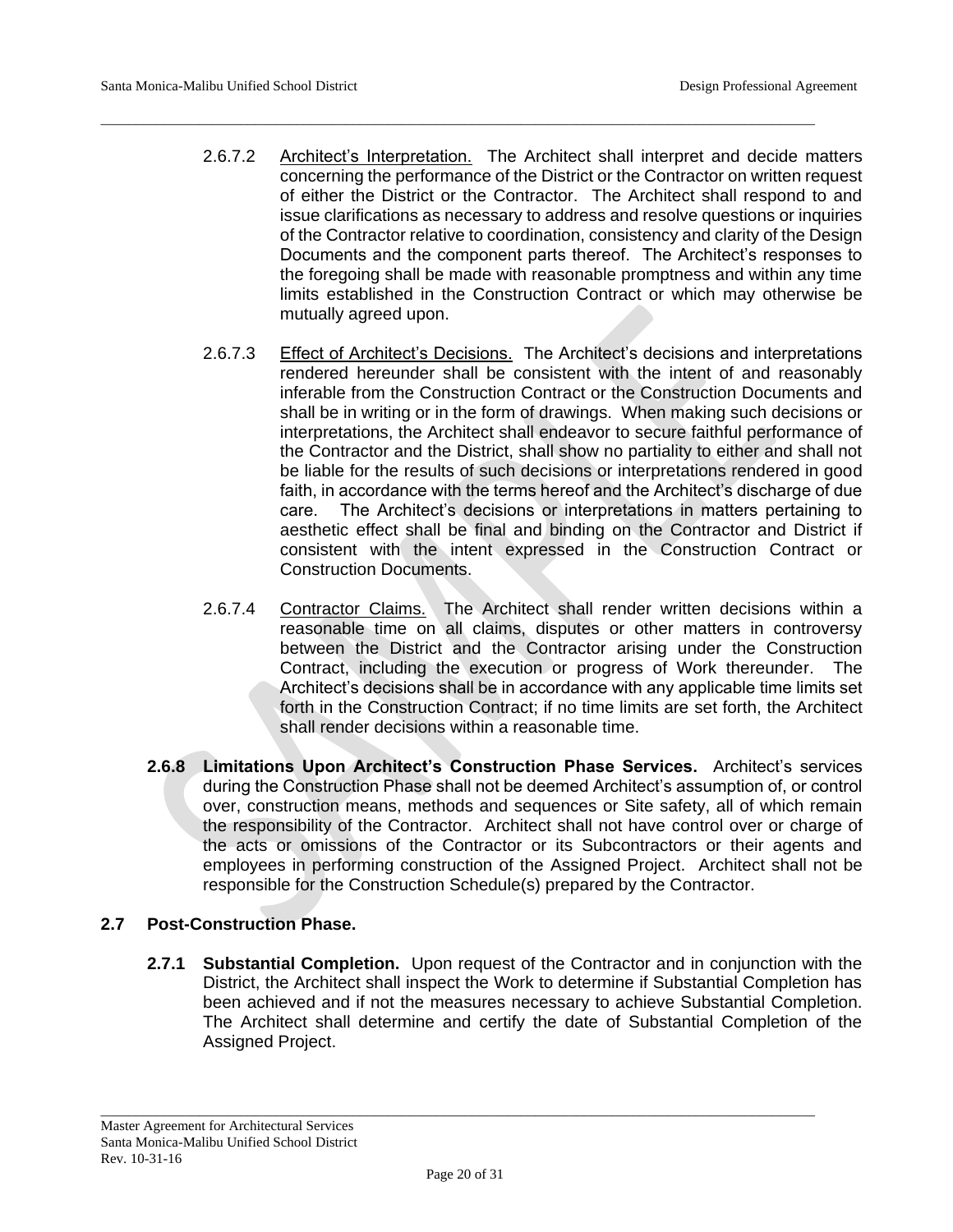- \_\_\_\_\_\_\_\_\_\_\_\_\_\_\_\_\_\_\_\_\_\_\_\_\_\_\_\_\_\_\_\_\_\_\_\_\_\_\_\_\_\_\_\_\_\_\_\_\_\_\_\_\_\_\_\_\_\_\_\_\_\_\_\_\_\_\_\_\_\_\_\_\_\_\_\_\_\_\_\_\_\_\_\_\_\_\_\_\_\_\_\_\_\_\_\_\_\_\_\_\_\_ **2.7.2 Punchlist.** At the time of determining Substantial Completion and in conjunction with the District, the Project Manager and the Contractor, the Architect shall note the conditions of the Work requiring correction, replacement, removal or other action necessary to comply and conform to the requirements of the Construction Contract ("Punchlist"). The Architect shall, in conjunction with the District, the Project Manager and the Contractor, determine the time reasonably necessary to complete the Punchlist items. The Architect shall thereafter periodically monitor the Contractor's performance and completion of the Punchlist.
	- **2.7.3 Final Completion.** In conjunction with the District and upon request of the Contractor, the Architect shall inspect the Work to determine that Final Completion has been achieved and that the Work conforms and complies with the requirements of the Construction Contract, including completion of the Punchlist prepared at Substantial Completion. The Architect shall determine and certify the date of Final Completion.
	- **2.7.4 Close-Out Documents.** The Architect shall receive and review the Contractor's closeout documents for delivery to the District, including without limitation, Record As-built Drawings, Operations and Maintenance manuals, key schedules and warranties. The Architect shall prepare and submit for processing such documentation as required by governmental agencies, including DSA, in connection with completion of the Work of the Assigned Project. Within sixty (60) days of the date of Final Completion, Architect shall provide District with a complete reproducible set of "Architect's Record Drawings" which shall be based upon the Contractor's "As-Built" drawings showing significant changes between the Work of the Drawings made during construction, including those incorporated into Change Orders issued under the Construction Contract, RFIs clearly noted, locations of building systems concealed or covered, including without limitation, utility structures and distribution systems and electrical, mechanical, plumbing and structural systems when identified in the Contractor's "As Built" Drawings. Each sheet of the Architect's Record Drawings shall note clearly "RECORD" with the data source, date of drawing and signature on behalf of Architect. Architect is entitled to rely upon the "As Built" information provided by the Contractor with no representation or warranty expressed or implied by the Architect. Concurrently with delivery of the reproducible set of the Architect's Record Drawings, the Architect shall deliver to the District two (2) corresponding electronic files of the Architect's Record Drawings on CD ROM.
	- **2.7.5 Project Certification.** The Architect shall submit Plans, Specifications, Record Drawings, IOR records and documents of any sort required by DSA to close the Assigned Project with Certification Letter type #1 (Close-out With Certification).

#### **ARTICLE 3 ADDITIONAL SERVICES**

- **3.0 Additional Services.** The services described in this Article 3 are not included in the scope of Architect's Basic Services hereunder. If the District shall request any of the Additional Services described in this Article 3, Architect shall be compensated for the same in accordance with Paragraph 2.3 of the Agreement.
- **3.1 Contingent Additional Services.** If Contingent Additional Services described below are provided by Architect through no fault or neglect of Architect, prior to providing any such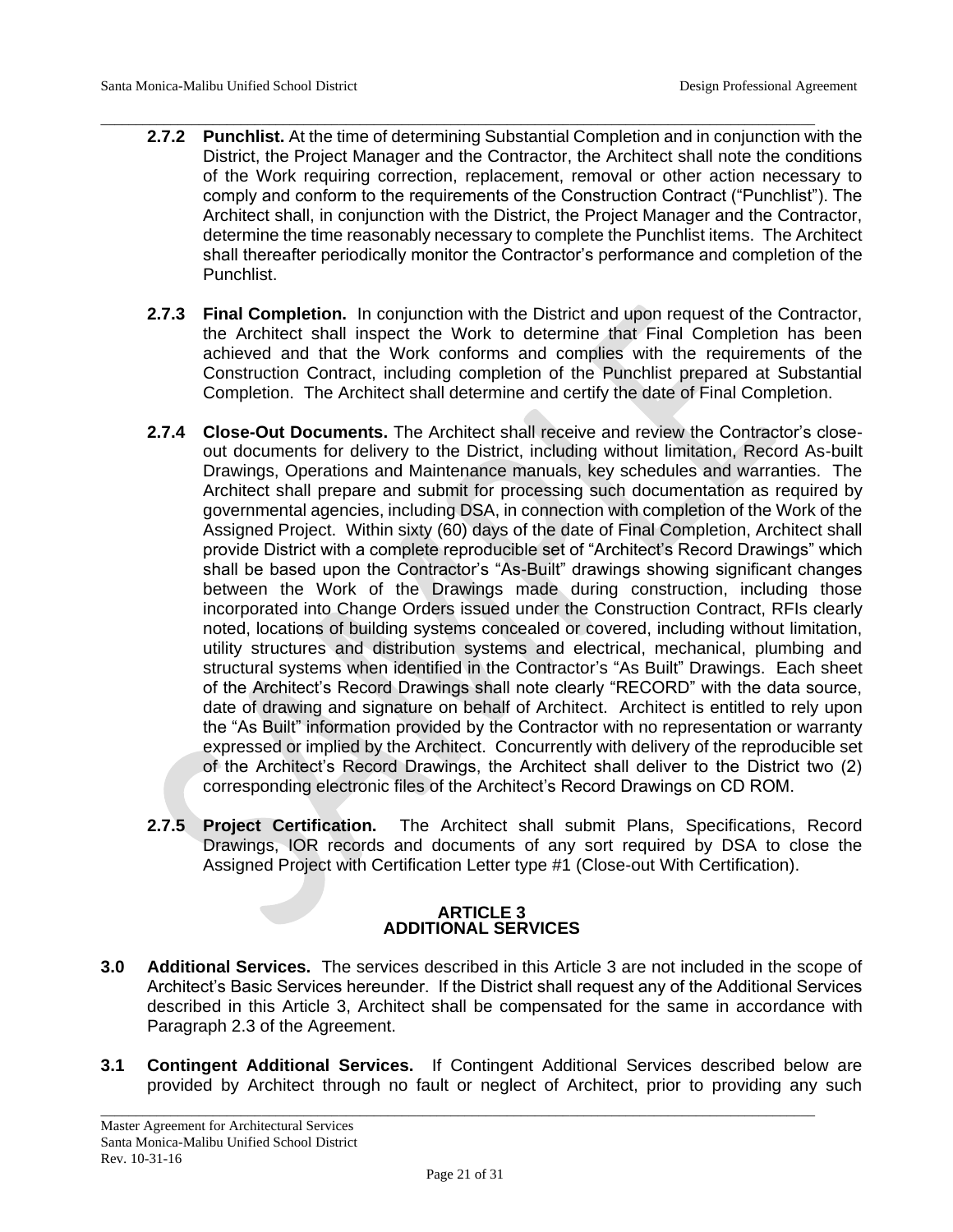Additional Services, Architect shall notify the District in writing; the District may direct the Architect to not proceed with all or any portion of Contingent Additional Services described in Architect's written notice. The following constitute Contingent Additional Services:

\_\_\_\_\_\_\_\_\_\_\_\_\_\_\_\_\_\_\_\_\_\_\_\_\_\_\_\_\_\_\_\_\_\_\_\_\_\_\_\_\_\_\_\_\_\_\_\_\_\_\_\_\_\_\_\_\_\_\_\_\_\_\_\_\_\_\_\_\_\_\_\_\_\_\_\_\_\_\_\_\_\_\_\_\_\_\_\_\_\_\_\_\_\_\_\_\_\_\_\_\_\_

- a. Making significant revisions to the Drawings, Specifications or other Design Documents where such revisions are: (i) inconsistent with approval or instructions previously given by the District, including revisions necessary due to significant adjustments in the District's Program, budget or construction completion time for the Assigned Project; (ii) required by enactment of, or revisions to codes, laws, rules or regulations applicable to the Work of the Assigned Project where such enactment or revision could not have been reasonably foreseen by Architect; or (iii) due to the District's failure to render decisions in a timely manner.
- b. Services required or necessary as a result of the default or termination of the Contractor, failure of performance by the District or the Contractor, or major defects or deficiencies in the Work of the Contractor which were not and could not have been noted by the Architect in its Site observations under Article 2.6.2 hereof.
- c. Except as provided in Article 2.6.6 above, preparing Drawings, Specifications or other Design Documents, along with supporting data in connection with Changes to the Work.
- d. Providing services in connection with the evaluation(s) or request(s) by the Contractor to provide substitute or alternative systems, equipment or materials to those indicated in the Construction Documents and making subsequent revisions to the Construction Documents and other documentation resulting therefrom.
- e. Providing consultation or other services in connection with repairs, replacements or corrections of the Work damaged or destroyed by fire or other casualty so long as no negligent or willful acts, omissions or other conduct of Architect or its employees, agents or representatives have caused or contributed to such damage or destruction.
- f. Providing services in connection with evaluation of an extensive and excessive number of claims submitted by the Contractor, except to the extent that such claims arise out of the services or other work product provided or performed by or through Architect hereunder.
- g. Providing services as an expert witness in connection with a public hearing, arbitration or other legal proceeding arising out of the Assigned Project, except where Architect is a party thereto, is called as a percipient witness (in which case Architect shall be entitled to witness fees and costs as allowed by law) or is found liable for damages or other relief.
- **3.2 Optional Additional Services.** The Optional Additional Services described herein shall be provided by Architect only upon the specific written request of the District. Optional Additional Services shall be compensated for in accordance with the terms of this Agreement.
	- a. Services relative to future systems, facilities or equipment not included within the scope of the Assigned Project.
	- b. Services to investigate existing conditions or facilities not included within the scope of the Assigned Project or to provide measured drawings thereof or measured drawings of existing conditions or facilities within the Assigned Project scope.
	- c. Services in connection with the District's selection, procurement or installation of furniture, furnishing or equipment not included within the scope of the Assigned Project.
	- d. Providing financial feasibility or other special study.
	- e. Providing planning surveys or special surveys for Site evaluations, comparative studies or assessment of environmental conditions.
	- f. Providing services to verify the accuracy of drawings or other information provided by the District.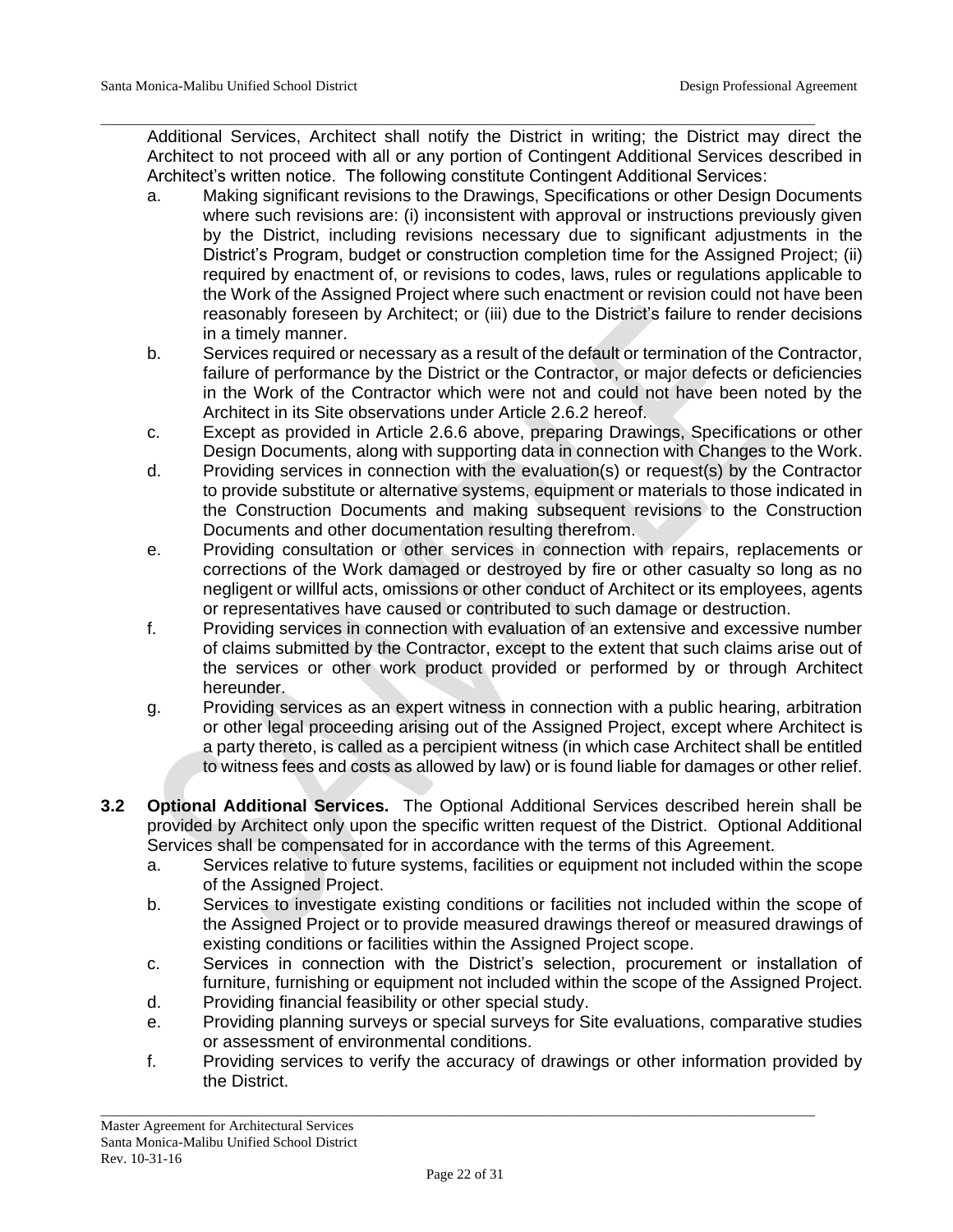- \_\_\_\_\_\_\_\_\_\_\_\_\_\_\_\_\_\_\_\_\_\_\_\_\_\_\_\_\_\_\_\_\_\_\_\_\_\_\_\_\_\_\_\_\_\_\_\_\_\_\_\_\_\_\_\_\_\_\_\_\_\_\_\_\_\_\_\_\_\_\_\_\_\_\_\_\_\_\_\_\_\_\_\_\_\_\_\_\_\_\_\_\_\_\_\_\_\_\_\_\_\_ g. Analysis of ownership, operational or maintenance costs to the District.
	- h. Providing services of Design Consultants, except for the Sub-Consultants identified in **Exhibit "E"** attached hereto and which are included and contemplated as part of the Basic Services hereunder.

#### **ARTICLE 4 INSURANCE AND INDEMNITY**

### **4.0 Architect Insurance and Indemnity.**

**4.1 Insurance.** The Architect shall purchase and maintain for the duration of this Agreement, including any extensions hereto and any extended periods as provided herein, insurance for protection from claims under automobile liability, workers' or workmen's compensation acts, claims for damages because of bodily injury, including personal injury, sickness, disease or death of any of the Architect's employees or of any person, employer liability, commercial general liability insurance providing coverage for claims for damages because of injury to or destruction of tangible property including loss of use resulting therefrom, contractual liability for claims arising out of the performance of this Agreement and caused by negligent acts or omissions for which the Architect is legally liable and professional liability. The general and automobile policies shall state that they afford primary coverage, and that the District's policies will be excess. The insurance shall be written for not less than the following limits or greater if required by law:

**4.1.1** Automobile Liability including owned, non-owned and hired vehicles, with minimum limits of at least:

| а. | Bodily injury: | \$1,000,000.00 each person,    |
|----|----------------|--------------------------------|
|    |                | \$1,000,000.00 each occurrence |
|    |                |                                |

b. Property Damage: \$1,000,000.00 each occurrence

**4.1.2** Commercial General Liability with minimum limits of at least \$1,000,000.00 combined single limits written on an Insurance Services Office (ISO) General Liability "Occurrence" Form or its equivalent for coverage on an occurrence basis and any deductible or self-insured retention shall not exceed \$10,000, or as otherwise approved in writing by the District. Premises/operations, broad form property damage, contractual liability, completed operations products liability and personal injury coverage is required. The District and each member thereof, and its officers, employees, Trustees and representatives, must be endorsed or included on the policy as additional insureds as respects liability arising out of the Architect's performance of this Agreement. An additional insured endorsement utilizing Insurance Services Office (ISO) form 2010-11-85 or equivalent shall be provided to the District before commencement of the work and shall expressly provide that the Architect's policy is primary and non-contributing to the District's policies, and that to be effective, notice of any cancellation or non-renewal of the policy must be provided to all additional insureds as set forth in the California Insurance Code.

**4.1.3** Professional Liability with minimum limits of at least \$1,000,000.00 on a claims made basis and any deductible or self-insured retention shall not exceed \$100,000.00. The Architect shall maintain in force during the performance of this Agreement and for four (4) years after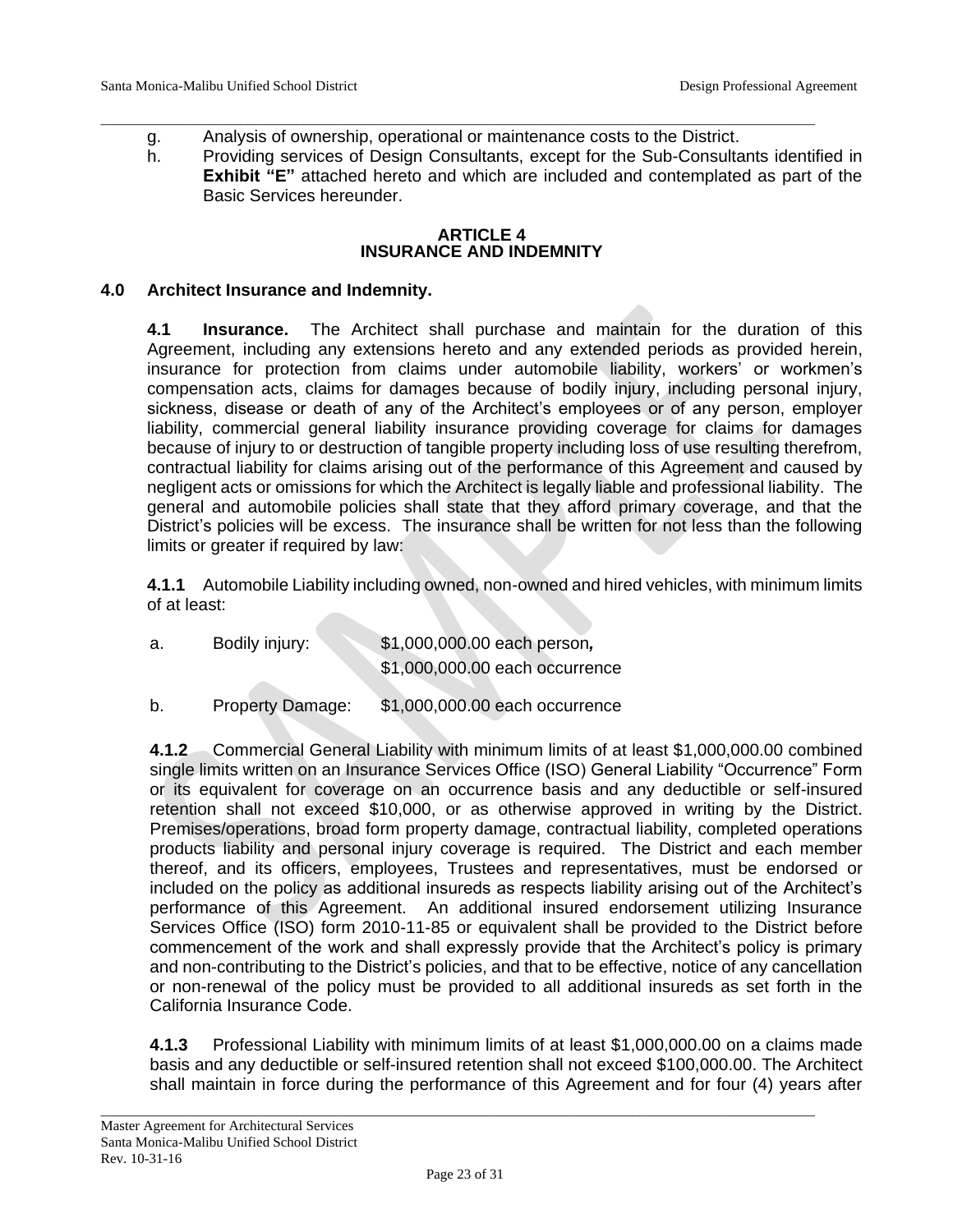\_\_\_\_\_\_\_\_\_\_\_\_\_\_\_\_\_\_\_\_\_\_\_\_\_\_\_\_\_\_\_\_\_\_\_\_\_\_\_\_\_\_\_\_\_\_\_\_\_\_\_\_\_\_\_\_\_\_\_\_\_\_\_\_\_\_\_\_\_\_\_\_\_\_\_\_\_\_\_\_\_\_\_\_\_\_\_\_\_\_\_\_\_\_\_\_\_\_\_\_\_\_ completion of the Assigned Project, the Professional Liability Insurance coverage referenced above. The policies must contain terms or endorsements extending coverage that requires the insurer to defend and indemnify for acts which happen before the effective date of the policy provided the claim is made during the policy period. This coverage will be in addition to any insurance coverage required under paragraph 4.1.5 below.

**4.1.4** Worker's Compensation. The Architect shall comply with the applicable sections of the California Labor Code concerning Workers' Compensation for Injuries on the Job. Compliance is accomplished in one of the following manners:

- a. Provide a copy of a Submissive Self-Insurance Certificate Approved by the State of California; or
- b. Secure and maintain in force a policy of Workers' Compensation Insurance with statutory limited and Employer's Liability Insurance with a minimal limit of \$1,000,000.00 per accident. The policy shall be endorsed to waive all rights of subrogation against the District, and each member thereof, and its officers, employees, Trustees and representatives, for losses arising from performance of this Agreement; or
- c. Provide a "Waiver" form certifying that no employees subject to the Labor Code's Workers' Compensation provisions will be used in performance of this Agreement.

**4.1.5** Professional Sub-Consultants.Architect shall require each of its Sub-Consultants to procure and maintain during all phases of the Assigned Project, all of the coverages specified herein for the dollar amounts specified herein, unless lower limits are accepted by the District. With respect to professional liability insurance, the coverage must be in an amount not less than \$500,000.00 with a deductible or self insured retention not to exceed the sum of \$50,000. The District and each member thereof, its principals, officers, employees, Trustees and representatives must be endorsed as additional insureds on all such general and automobile policies.

**4.1.6** Each insurance policy included in this clause shall be endorsed to state that coverage shall not be cancelled except for thirty (30) days prior written notice to the District.

- **4.1.7** All policies of insurance shall:
	- **4.1.7.1** Have attached the appropriate mandatory endorsements signed by authorized insurance company employees.
	- **4.1.7.2** Be maintained with insurers authorized to transact business (i.e., admitted) in the State of California so as to provide access to the California Guaranty Association and other state regulations or have a "Best's Guide" rating of A:VIII or better.
	- **4.1.7.3** Be maintained with insurers at all relevant times, having been specifically approved as to financial condition in writing by the District prior to execution of this Agreement.
	- **4.1.7.4** As appropriate, all insurance policies required under this Agreement shall name the District, its employees and agents, including the District's Project Manager, as Additional Insureds/Covered Parties. This additional insured provision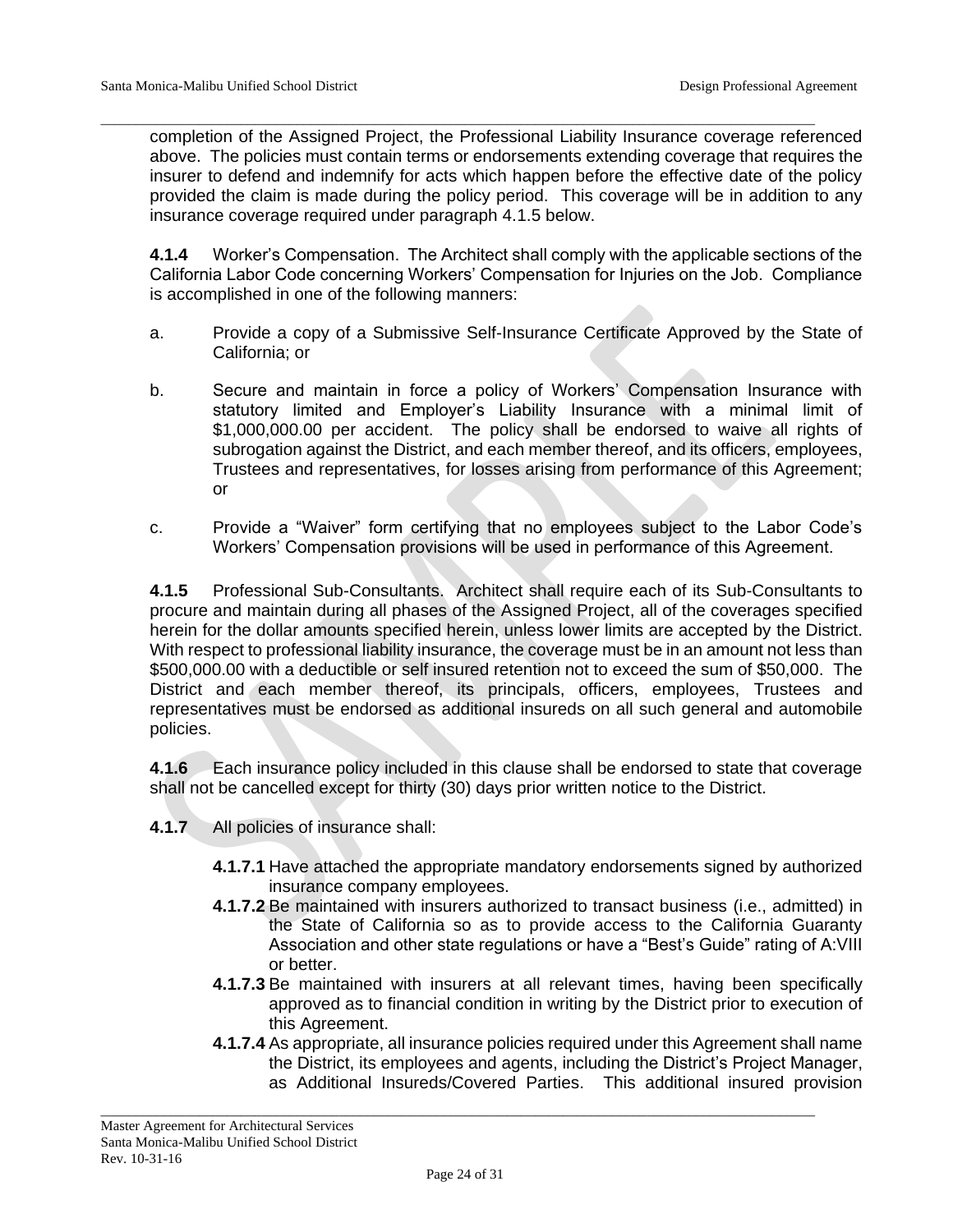insofar as it may be adjudged to be against public policy or in violation of any provision of the California Insurance Code, shall be void and unenforceable only to the minimum extent necessary so that the remaining terms of this provision may be within public policy and enforceable.

**4.1.7.5** Shall contain a waiver of subrogation against the District, by endorsement or otherwise.

**4.1.8** Prior to commencement of performance, Architect shall furnish District with a Certificate of Insurance and mandatory endorsements for each policy of insurance required by this Agreement, including the policies of Architect's Sub-Consultants. Each certificate is to be signed by a person authorized by that insurer to bind coverage on its behalf. The certificate(s) and endorsement(s) must be in a form approved by the District. The District may require complete, certified copies of any or all policies at any time. All liability insurance deductibles must be identified in the Certificates of Insurance provided to the District and accepted by the District. The deductibles for all insurance policies required herein shall be considered a form of self insurance.

\_\_\_\_\_\_\_\_\_\_\_\_\_\_\_\_\_\_\_\_\_\_\_\_\_\_\_\_\_\_\_\_\_\_\_\_\_\_\_\_\_\_\_\_\_\_\_\_\_\_\_\_\_\_\_\_\_\_\_\_\_\_\_\_\_\_\_\_\_\_\_\_\_\_\_\_\_\_\_\_\_\_\_\_\_\_\_\_\_\_\_\_\_\_\_\_\_\_\_\_\_\_

**4.1.9** Self insurance in lieu of liability insurance must be approved by the District prior to execution of this Agreement.

**4.1.10** Failure to maintain required insurance at all times shall constitute a default and material breach of this Agreement. In such event, Architect shall immediately notify the District and cease all performance under this Agreement until further directed by the District. In the absence of satisfactory insurance coverage, the District, may at its option: (i) procure insurance with collection rights for premiums, attorney's fees and costs against Architect by way of a set-off or recoupment from sums due Architect, at the District's option; (ii) immediately terminate this Agreement; or (iii) on behalf of and with prior written consent of the District, have the District self-insure their risk, with all damages and costs incurred by judgment, settlement or otherwise, including attorney's fees and costs, being collectible from Architect, by way of set-off or recoupment from any sums due Architect.

**4.2 Architect Indemnity of District.** To the fullest extent permitted by law and in accordance with the provisions of California Civil Code §2782.8, the Architect shall indemnify, protect, defend and hold harmless the District and its employees, officers, Board members, agents and representatives from any and all claims, demands, losses, costs, charges, responsibilities or liabilities of any kind arising out of, pertaining to, relating to or attributable to, in whole or in part, the negligence, recklessness, willful misconduct, errors, omissions and/or other such conduct of Architect, the Sub-Consultants or the employees, agents and representatives of Architect or any of the Sub-Consultants in performing or providing any of the obligations, services or other work product contemplated under this Agreement, but excluding liability as to the active or sole negligence or willful misconduct of the District. The foregoing shall include without limitation, attorneys' fees, experts' fees and costs, investigation expenses and costs incurred by the District, and any defense afforded pursuant to this paragraph will be provided by counsel acceptable to the District. The Architect's obligations hereunder are not limited in any way or by any limitation on the amount or type of damages or compensation payable to the Architect or its Sub-Consultants or their respective agents and employees under applicable policies of insurance, workers' compensation acts, disability benefits acts, or other employee benefits acts. The provisions of this Article shall apply during the period of Architect's performance under this Agreement and shall survive the termination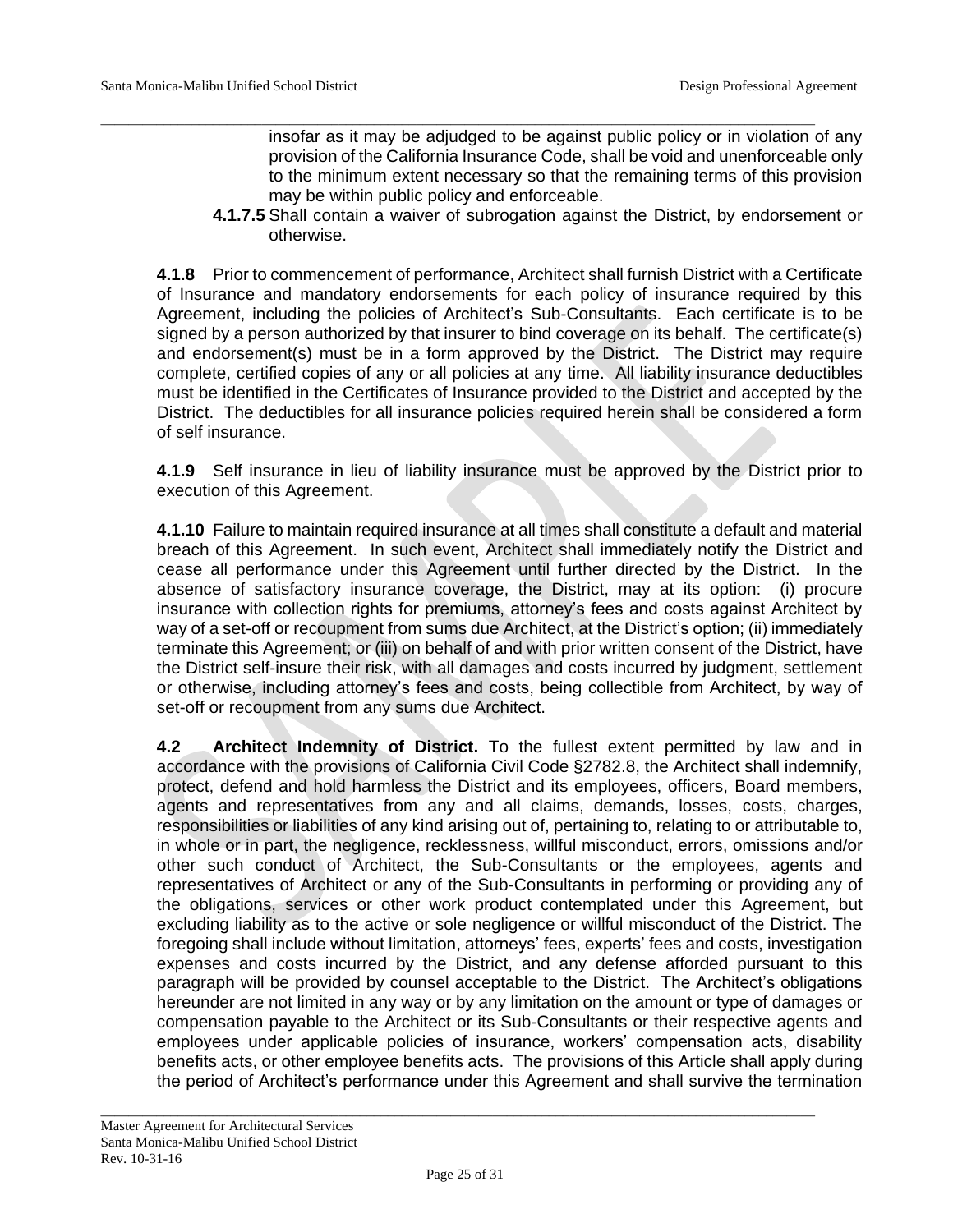of this Agreement until any such claim, demand, loss, responsibility or liability covered by the provisions hereof is barred by applicable Statute of Limitations.

\_\_\_\_\_\_\_\_\_\_\_\_\_\_\_\_\_\_\_\_\_\_\_\_\_\_\_\_\_\_\_\_\_\_\_\_\_\_\_\_\_\_\_\_\_\_\_\_\_\_\_\_\_\_\_\_\_\_\_\_\_\_\_\_\_\_\_\_\_\_\_\_\_\_\_\_\_\_\_\_\_\_\_\_\_\_\_\_\_\_\_\_\_\_\_\_\_\_\_\_\_\_

**4.3 District Indemnity of Architect.** The District shall indemnify and hold harmless the Architect from all claims arising out of bodily injury (including death), economic damages related thereto and physical damage (other than to the Assigned Project itself and property covered by insurance under Article 4.1.2 hereof) which arise out of the negligent or willful acts, omissions or other such conduct of the District and its agents except for the Architect, its employees or consultants.

### **ARTICLE 5 TERMINATION/SUSPENSION**

- **5.0 Termination for Default.** Either the District or Architect may terminate this Agreement upon seven (7) days advance written notice to the other if there is a default by the other Party in its performance of a material obligation hereunder and such default in performance is not caused by the Party initiating the termination. For purposes of this provision, the only default of a material obligation on the part of the District shall be the District's failure to make payment of undisputed amounts due to Architect. Any termination hereunder shall be deemed effective the seventh (7th) day following the date of the written termination notice, unless during such seven (7) day period, the Party receiving the written termination notice shall commence to cure it default(s) and diligently thereafter prosecute such cure to completion. In addition to the District's right to terminate this Agreement pursuant to the foregoing, the District may terminate this Agreement upon written notice to Architect if: (a) Architect becomes bankrupt or insolvent, which shall include without limitation, a general assignment for the benefit of creditors or the filing by Architect or a third party of a petition to reorganize debts or for protection under any bankruptcy or similar law or if a trustee or receiver is appointed for Architect or any of Architect's property on account of Architect's insolvency; or (b) if Architect knowingly disregards applicable laws, codes, ordinances, rules or regulations. If District exercises the right of termination hereunder, the amount due the Architect, if any, shall be based upon Basic Services, authorized Additional Services and Reimbursable Expenses incurred or provided prior the effective date of the District's termination of this Agreement, reduced by losses, damages, or other costs sustained by the District arising out of the termination of this Agreement or the cause(s) for termination of this Agreement. Payment of the amount due the Architect, if any, shall be made by District only after completion of the Construction Phase of the Assigned Project. Architect shall remain responsible and liable to District all losses, damages or other costs sustained by District arising out of termination pursuant to the foregoing or otherwise arising out of Architect's default hereunder, to the extent that such losses, damages or other costs exceed any amount due Architect hereunder for Basic Services, Reimbursable Expenses or authorized Additional Services.
- **5.1 District's Right to Suspend.** The District may, in its sole discretion, suspend all or any part of the construction of the Assigned Project or the Architect's services hereunder; provided, however, that if the District shall suspend construction of the Assigned Project or Architect's services hereunder for a period of sixty (60) consecutive days or more and such suspension is not caused by the Architect's default or the acts or omissions of Architect or its Design Consultants, upon rescission of such suspension, the Contract Price will be subject to adjustment to provide for actual costs and expenses incurred by Architect as a direct result of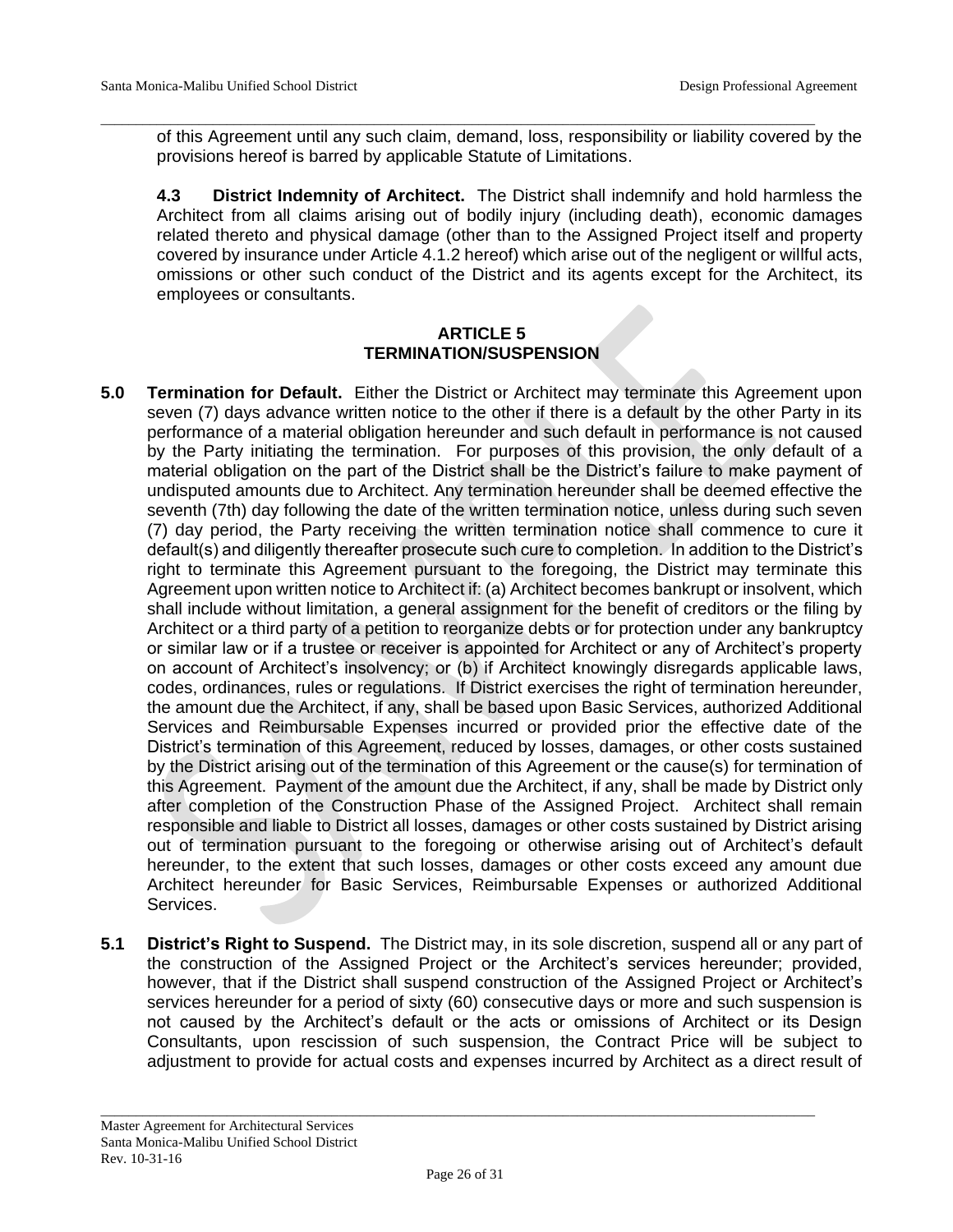the suspension and resumption of Assigned Project construction or Architect's services hereunder.

\_\_\_\_\_\_\_\_\_\_\_\_\_\_\_\_\_\_\_\_\_\_\_\_\_\_\_\_\_\_\_\_\_\_\_\_\_\_\_\_\_\_\_\_\_\_\_\_\_\_\_\_\_\_\_\_\_\_\_\_\_\_\_\_\_\_\_\_\_\_\_\_\_\_\_\_\_\_\_\_\_\_\_\_\_\_\_\_\_\_\_\_\_\_\_\_\_\_\_\_\_\_

- **5.2 District's Termination of Agreement for Convenience.** The District may, at any time, upon seven (7) days advance written notice to Architect terminate this Agreement for the District's convenience and without fault, neglect or default on the part of Architect. In such event, the Agreement shall be deemed terminated seven (7) days after the date of the District's written notice to Architect or such other time as the District and Architect may mutually agree upon. In such event, the District shall make payment of the Contract Price to Architect for services provided through the date of termination plus actual costs incurred by Architect directly attributable to such termination.
- **5.3 Architect Suspension of Services.** If the District shall fail to make payment of undisputed amounts of the Contract Price when due Architect hereunder, Architect may, upon seven (7) days advance written notice to the District, suspend further performance of services hereunder until payment in full is received. In such event, Architect shall have no liability for any delays or additional costs of Assigned Project construction due to, or arising out of, such suspension.
- **5.4 Delivery of Documents to District; Assignment of Contracts and Subcontracts.** In the event of suspension or termination as provided in this Article, all finished or unfinished documents or other work product prepared by the Architect or by any person or entity retained by the Architect for the Assigned Project up to the date of such suspension or termination, including but not limited to, all conceptual design, schematic design, design development and construction contract documents, data, studies, surveys, estimates, drawings, maps, models, photographs and reports, shall be delivered to the District and shall become the District's property. At the District's option, the Architect shall cause any and all contracts and subcontracts related to planning, design or construction administration to be assigned to the District upon the suspension or termination of this Agreement and Architect thereupon shall be relieved of any continuing responsibility for all such assigned contracts for work performed thereunder after the date of such assignment.

# **ARTICLE 6 GENERAL**

- **6.1 Marginal Headings; Captions.** The titles of the various Paragraphs of the Agreement and the Articles of these Conditions are for convenience of reference only and are not intended to and shall in no way enlarge or diminish the rights or obligations of Architect and District hereunder.
- **6.2 Cumulative Rights; No Waiver.** Duties and obligations imposed by this Agreement and rights and obligations hereunder are in addition to and not in lieu of any imposed by or available at law or in equity. No action or failure to act by District hereunder shall be deemed a waiver of any right or remedy afforded hereunder or acquiesce or approval of any breach or default by Architect.
- **6.3 Notices.** Notices Architect or District are required or desire to serve on the other shall be valid only if addressed to the other as set forth in the Agreement or modified by notice hereunder from time to time. Notices shall be effective only if transmitted by personal delivery requiring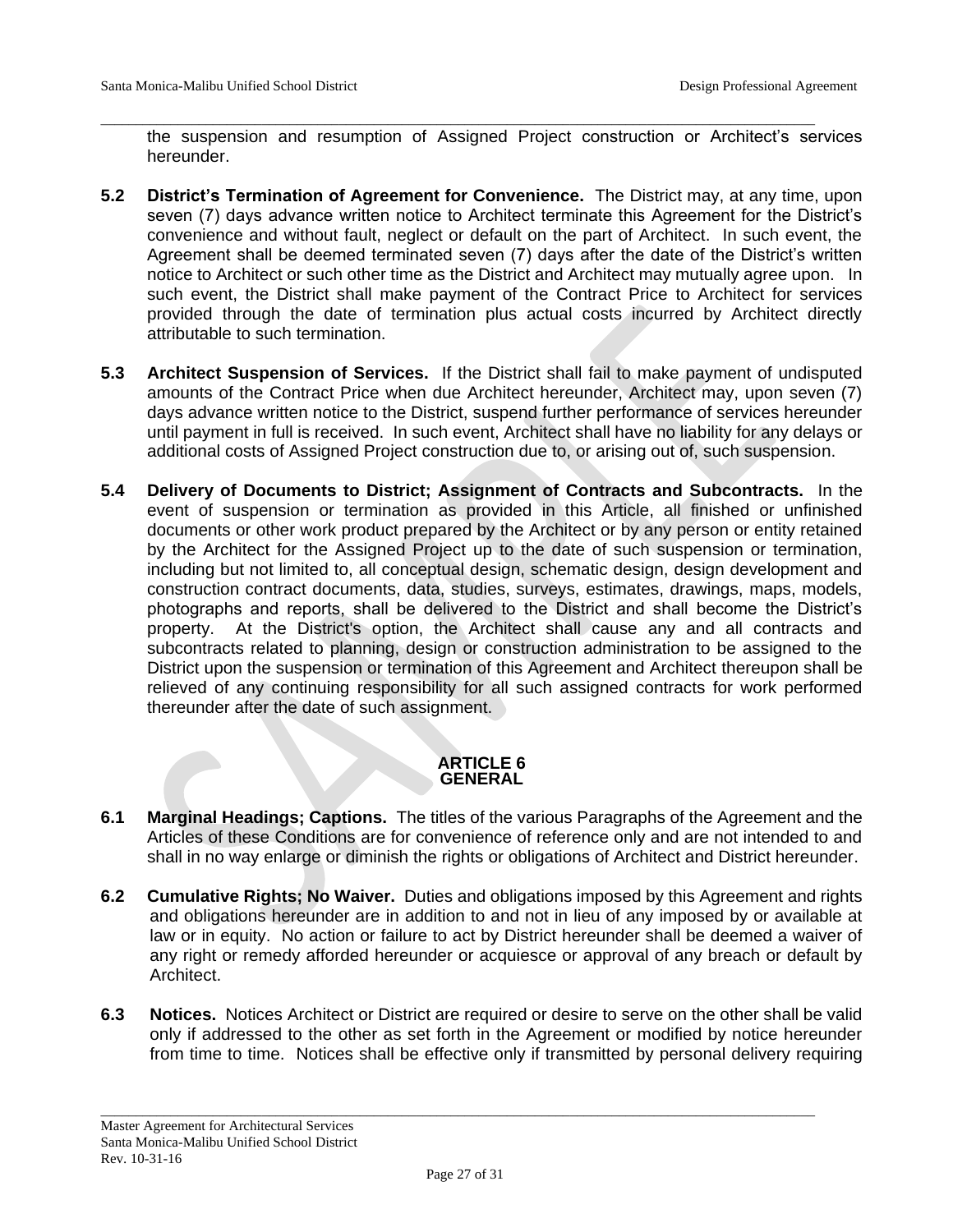signature acknowledging receipt or by United States Mail, Certified, Return Receipt Requested, First Class, postage fully pre-paid.

\_\_\_\_\_\_\_\_\_\_\_\_\_\_\_\_\_\_\_\_\_\_\_\_\_\_\_\_\_\_\_\_\_\_\_\_\_\_\_\_\_\_\_\_\_\_\_\_\_\_\_\_\_\_\_\_\_\_\_\_\_\_\_\_\_\_\_\_\_\_\_\_\_\_\_\_\_\_\_\_\_\_\_\_\_\_\_\_\_\_\_\_\_\_\_\_\_\_\_\_\_\_

### **6.4 Disputes.**

- **6.4.1 Continuation of Architect Services.** Except in the event of the District's failure to make payment of undisputed amounts of the Contract Price due Architect hereunder, notwithstanding any disputes between District and Architect hereunder, Architect shall continue to provide and perform services hereunder pending a subsequent resolution of such disputes.
- **6.4.2 No Attorneys' Fees.** In the event any action or proceeding is commenced or maintained by any party to this Agreement which seeks to enforce, construe or interpret the rights or obligations created under this Agreement, each party shall bear its own costs and attorneys' fees incurred and neither party shall be entitled to recover from the other party its attorneys' fees and costs incurred in connection with such action or proceeding.
- **6.5 Severability.** If any provision of this Agreement is deemed illegal, invalid unenforceable or void by any court of competent jurisdiction, such provision shall be deemed stricken and deleted herefrom, but all remaining provisions will remain and continue in full force and effect.

### **6.6 Records.**

- **6.6.1 Architect Accounting Records.** Architect shall maintain complete and accurate records of its personnel engaged in performing any service hereunder, personnel expenses, Reimbursable Expenses and other direct costs incurred in connection with performance under this Agreement. Records shall be maintained on the basis of generally accepted accounting principles applied consistently and shall be available for inspection or reproduction by the District upon reasonable request at any time during Architect's performance hereunder. Following completion of the Assigned Project and the Agreement or the termination of this Agreement, Architect shall maintain accounting records for five (5) years or such longer period required by applicable law, code, rule or regulation, during which time such records shall be available to District or as otherwise required by law, code, rule or regulation for inspection or reproduction.
- **6.6.2 Project Records.** Records, documents and other materials generated or received by Architect in the course of performing services hereunder may, following completion of the Assigned Project or termination of this Agreement, be retained by the District in its sole discretion.
- **6.7 No Contractual Relationship With Contractors; No Third Party Beneficiaries.** Nothing contained herein shall be deemed to create any contractual relationship between the District, the Project Manager or the Architect with any of the contractors, subcontractors, or material suppliers on the Assigned Project; nor shall anything contained in this Agreement be deemed to give any third party any claim or right of action against the District or Project Manager which does not otherwise exist without regard to this Agreement.

# **6.8 Definitions.**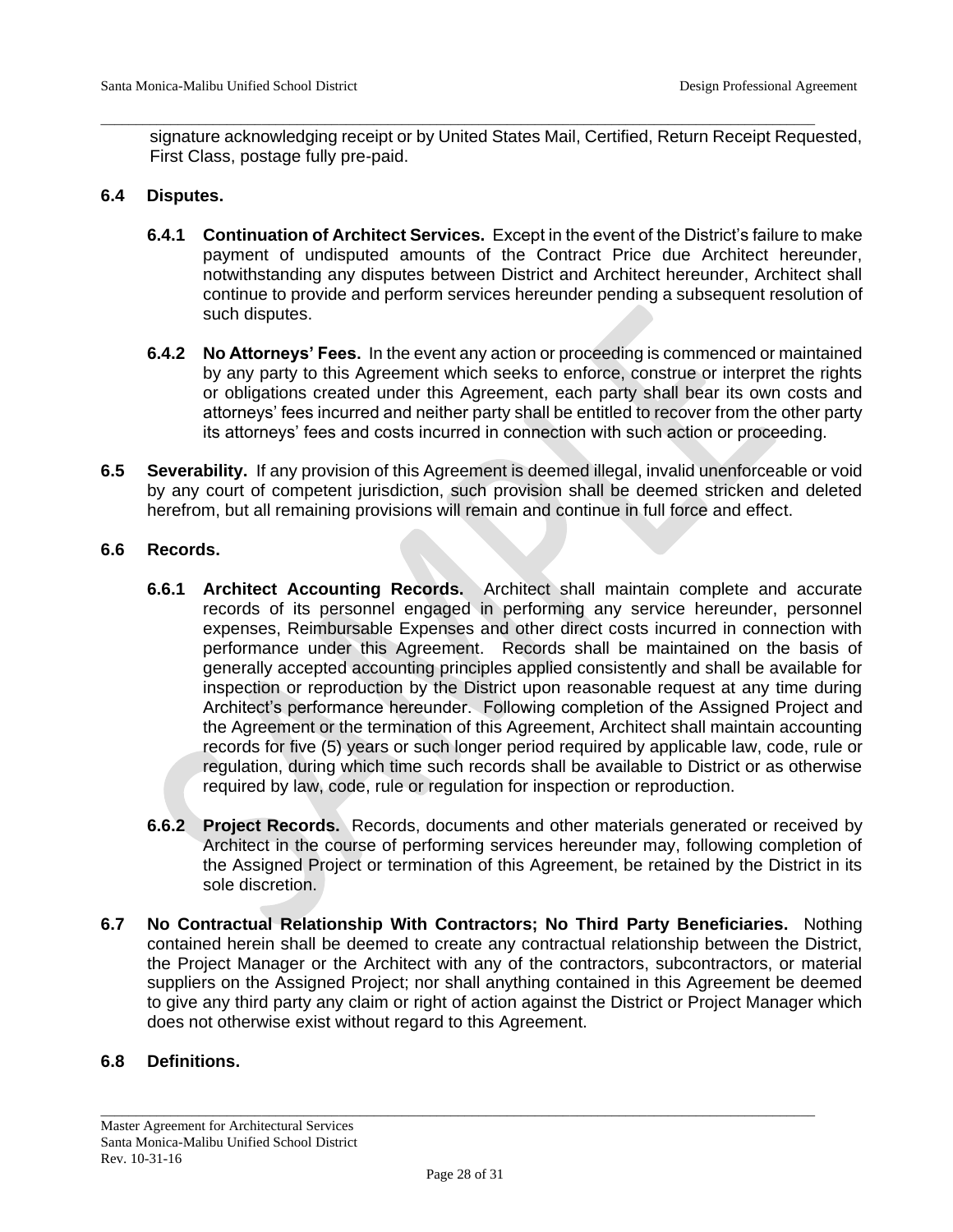**6.8.1 Construction Contract.** The Contract for Construction awarded by the District to the contractor for the construction of the Assigned Project.

\_\_\_\_\_\_\_\_\_\_\_\_\_\_\_\_\_\_\_\_\_\_\_\_\_\_\_\_\_\_\_\_\_\_\_\_\_\_\_\_\_\_\_\_\_\_\_\_\_\_\_\_\_\_\_\_\_\_\_\_\_\_\_\_\_\_\_\_\_\_\_\_\_\_\_\_\_\_\_\_\_\_\_\_\_\_\_\_\_\_\_\_\_\_\_\_\_\_\_\_\_\_

- **6.8.2 Contractor.** The individual or entity awarded the Construction Contract for the Assigned Project.
- **6.8.3 Drawings and Specifications.** Drawings are the graphic and pictorial portions of the Construction Documents showing generally the location, design and dimensions of the Work, including without limitation, plans, elevations, sections, details, schedules and diagrams. Specifications are the portion of the Construction Documents, which consist of written requirements for materials, equipment, construction systems, standards, criteria and workmanship for the Work and related services.
- **6.8.4 Design Documents.** The Drawings, Specifications, calculations and other work product prepared for the Assigned Project or any portion thereof by the Architect, the Design Consultants or provided, however, that Drawings, Specifications, calculations or other work product prepared by the Sub-Consultants prior to the date of this Agreement shall be deemed to be Instruments of Services and not Design Documents.
- **6.8.5 Sub-Consultant(s).** Sub-Consultant(s) are individuals or entities retained by Architect to provide or perform a portion of the Architect's services or work product hereunder, including any portion of the Design Documents. Sub-Consultants shall be duly licensed as required by law, rule or regulation and shall be qualified to perform or provide the portion of Architect's services or work product assigned by having previously provided design consulting services for California public school project design and construction. The District shall have the right to reasonably disapprove a Sub-Consultant. Architect shall be responsible for the adequacy, timeliness and quality of services or work product provided or performed by Sub-Consultants; Architect shall be liable to District for, and shall defend, indemnify and hold harmless District and its Board of Trustees, employees, officers, agents and representatives from and against, all losses, costs, damages, liabilities, actions or demands arising out of the services or work product provided or performed by Sub-Consultants.
- **6.8.6 Instruments of Services.** Instruments of Services refer to Drawings, Specifications, calculations and other work product generated in connection with design or construction of the Assigned Project and which were prepared by Architect hereunder or any of the Sub-Consultants prior to the date of this Agreement.
- **6.8.7 Construction Documents.** Construction Documents are Drawings, specifications, calculations and other work product prepared by the Architect, the Sub-Consultants and/or Design Consultants for the Assigned Project as the context requires. The term Construction Documents shall include Instruments of Services and Design Documents.
- **6.8.8 Submittals.** Shop Drawings, Product Data or Samples prepared or provided by the Contractor or its Subcontractor(s) or supplier(s) illustrating some portion of the Work.
- **6.8.9 Site.** The physical area for construction and related activities of the Assigned Project.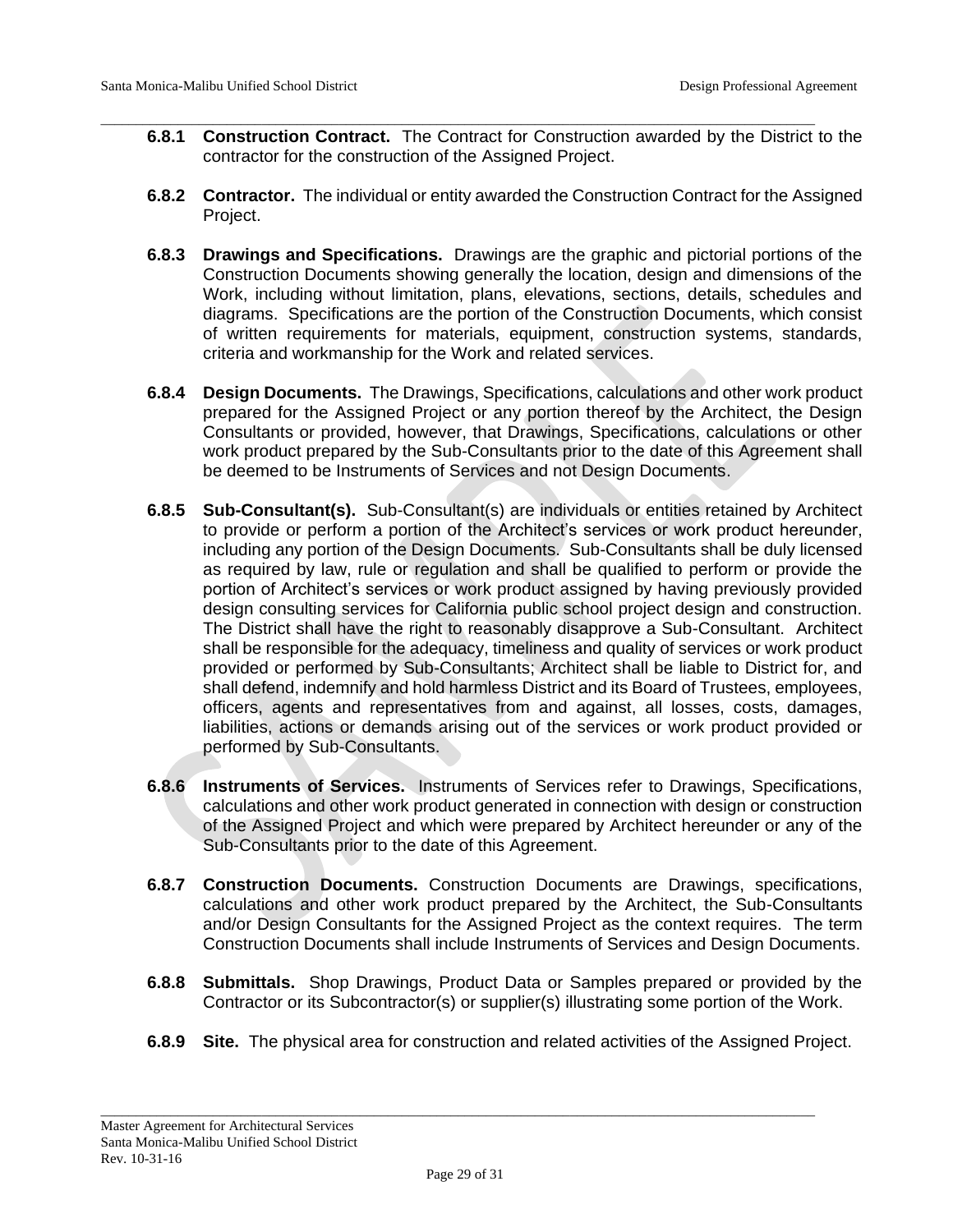**6.8.10 Work.** The term "Work" as used herein shall refer to all of the construction and other services required by the terms of the Construction Contract, including all labor, materials, equipment and other services required of the Contractor under the terms of the Construction Contract.

\_\_\_\_\_\_\_\_\_\_\_\_\_\_\_\_\_\_\_\_\_\_\_\_\_\_\_\_\_\_\_\_\_\_\_\_\_\_\_\_\_\_\_\_\_\_\_\_\_\_\_\_\_\_\_\_\_\_\_\_\_\_\_\_\_\_\_\_\_\_\_\_\_\_\_\_\_\_\_\_\_\_\_\_\_\_\_\_\_\_\_\_\_\_\_\_\_\_\_\_\_\_

- **6.8.11 District Project Manager.** The District's Project Manager is the individual or entity retained by the District as an independent contractor to provide certain management, planning, and other services and/or work product in connection with the design and/or construction of the Assigned Project. Services, functions and responsibilities of the Project Manager shall be provided in conjunction with and complementary to the Architect's services and work product under this Agreement. If the District has not retained or designated a Project Manager as of the execution of this Agreement, without adjustment of the Contract Price hereunder, the District reserves the right to subsequently retain a Project Manager to provide services and/or work product as generally described herein.
- **6.8.12 Construction Cost.** The Construction Cost shall be the total cost to the District of all elements of the Assigned Project which are designed, specified or otherwise provided for in the documents prepared by Architect and its Sub-Consultants. Construction Cost as defined here includes an allowance for design contingency which covers all changes to the Assigned Project documents during the pre-bid period. These design and cost changes may be due to, but limited to, collaborative refinements of Assigned Project design, the impacts of regulatory review, improved information on existing conditions, and refinements of the construction cost estimates. The Construction Cost shall include the cost of general construction including labor, materials, equipment, overhead, and profit, provided by licensed general contractors. Construction Cost shall not include the compensation of Architect or its Sub-Consultants, the Project Manager and its Sub-Consultants, the cost of the land, rights-of-way or other costs which are the responsibility of the District. The cost of procurement and installation equipment, furniture and furnishings, and telecommunications equipment and cabling, when provided by District under contracts other than general construction, are excluded from the Construction Cost.

# **6.9 Use of Design Documents.**

**6.9.1 Ownership.** All of the Architect's work product, including Instruments of Service, working drawings, master plans, preliminary sketches, architectural presentation drawings, structural and other engineering calculations or computations and estimates, prepared by or on behalf of the Architect under this Agreement are and shall remain the property of the District. By this reference, the provisions of California Education Code §17316 are incorporated by reference herein in their entirety and references in said Section 17316 to "school district" shall be deemed to refer to the District. The District acknowledges that notwithstanding the District's ownership rights to the Design Documents prepared under this Agreement, the Architect shall retain ownership of copyright rights, if any, in and to the Design Documents, provided that by this Agreement and without further action of the District or the Architect and without further compensation from the District, the Architect shall be deemed to have granted the District a perpetual license to use the Design Documents for completion of, or alterations, additions, renovations or other modifications to, the Assigned Project. Upon the termination of this